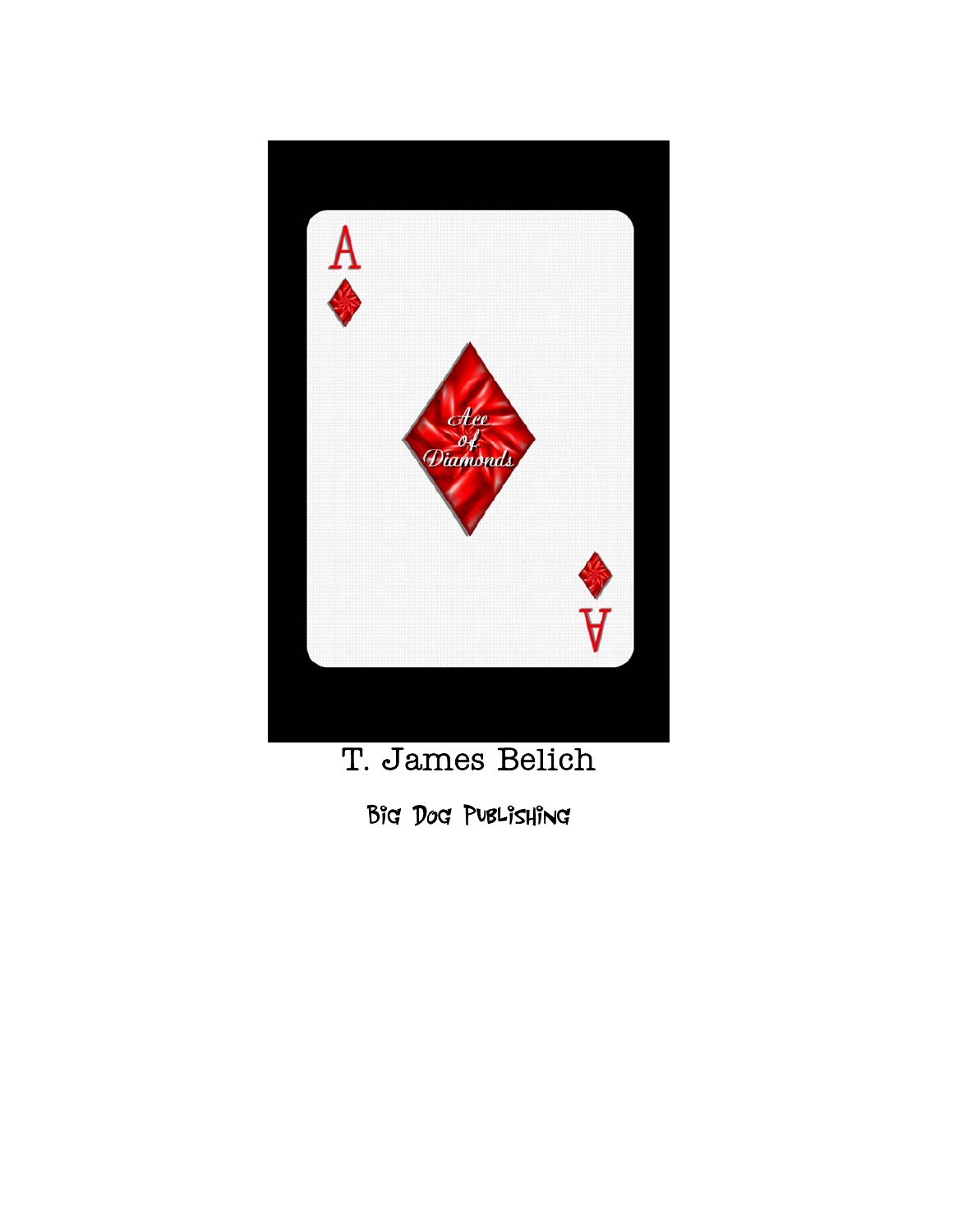Copyright © 2009, T. James Belich

#### **ALL RIGHTS RESERVED**

Hee of Diamonds is fully protected under the copyright laws of the United States of America, and all of the countries covered by the Universal Copyright Convention and countries with which the United States has bilateral copyright relations including Canada, Mexico, Australia, and all nations of the United Kingdom.

 Copying or reproducing all or any part of this book in any manner is strictly forbidden by law. No part of this book may be stored in a retrieval system or transmitted in any form by any means including mechanical, electronic, photocopying, recording, or videotaping without written permission from the publisher.

 A royalty is due for every performance of this play whether admission is charged or not. A "performance" is any presentation in which an audience of any size is admitted.

 The name of the author must appear on all programs, printing, and advertising for the play. The program must also contain the following notice: "Produced by special arrangement with Big Dog Publishing Company, Sarasota, FL."

 All rights including professional, amateur, radio broadcasting, television, motion picture, recitation, lecturing, public reading, and the rights of translation into foreign languages are strictly reserved by Big Dog Publishing Company, www.BigDogPlays.com, to whom all inquiries should be addressed.

> Big Dog Publishing P.O. Box 1400 Tallevast, FL 34270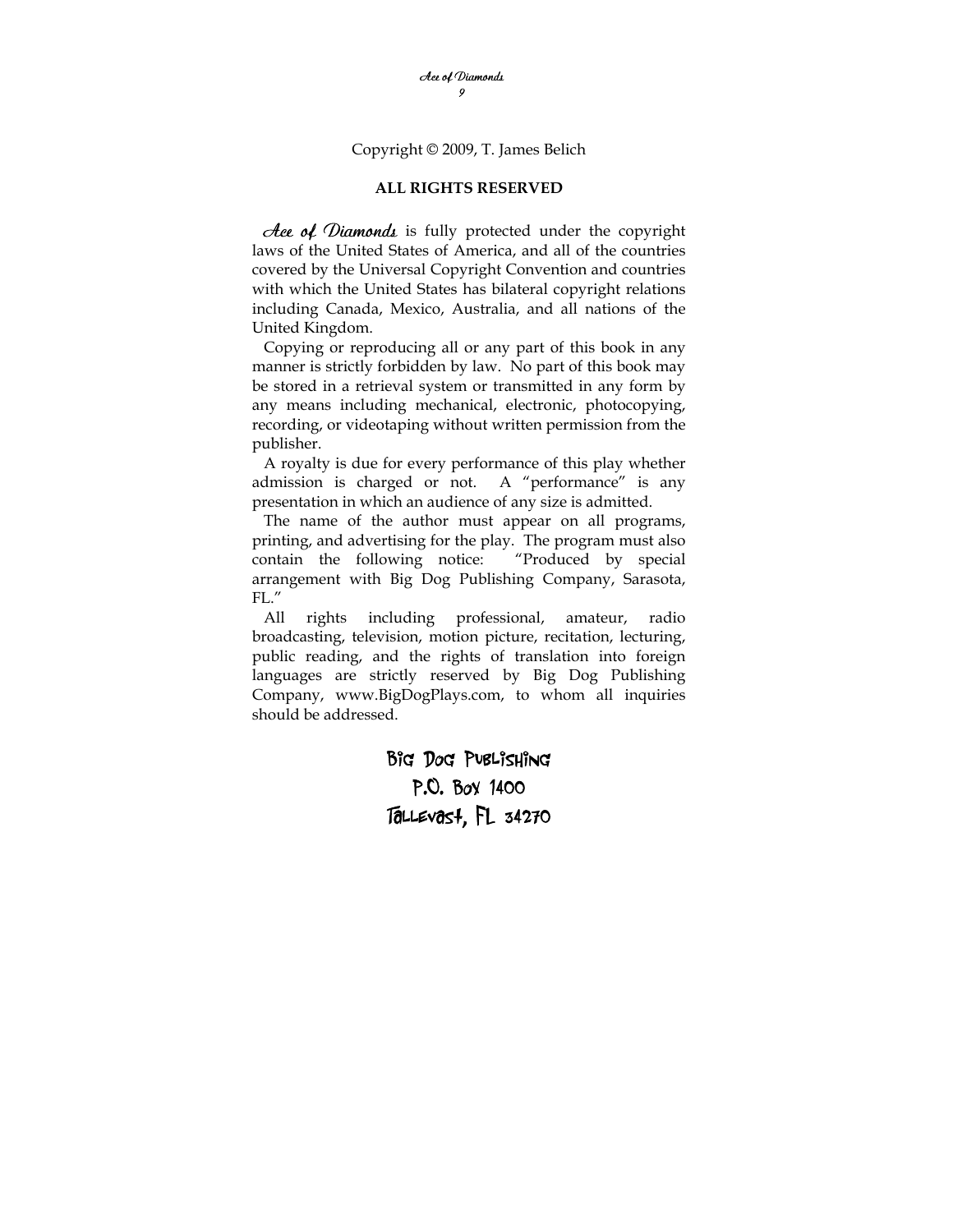Ace of Diamonds 10

*In memory of Marjorie Deakin*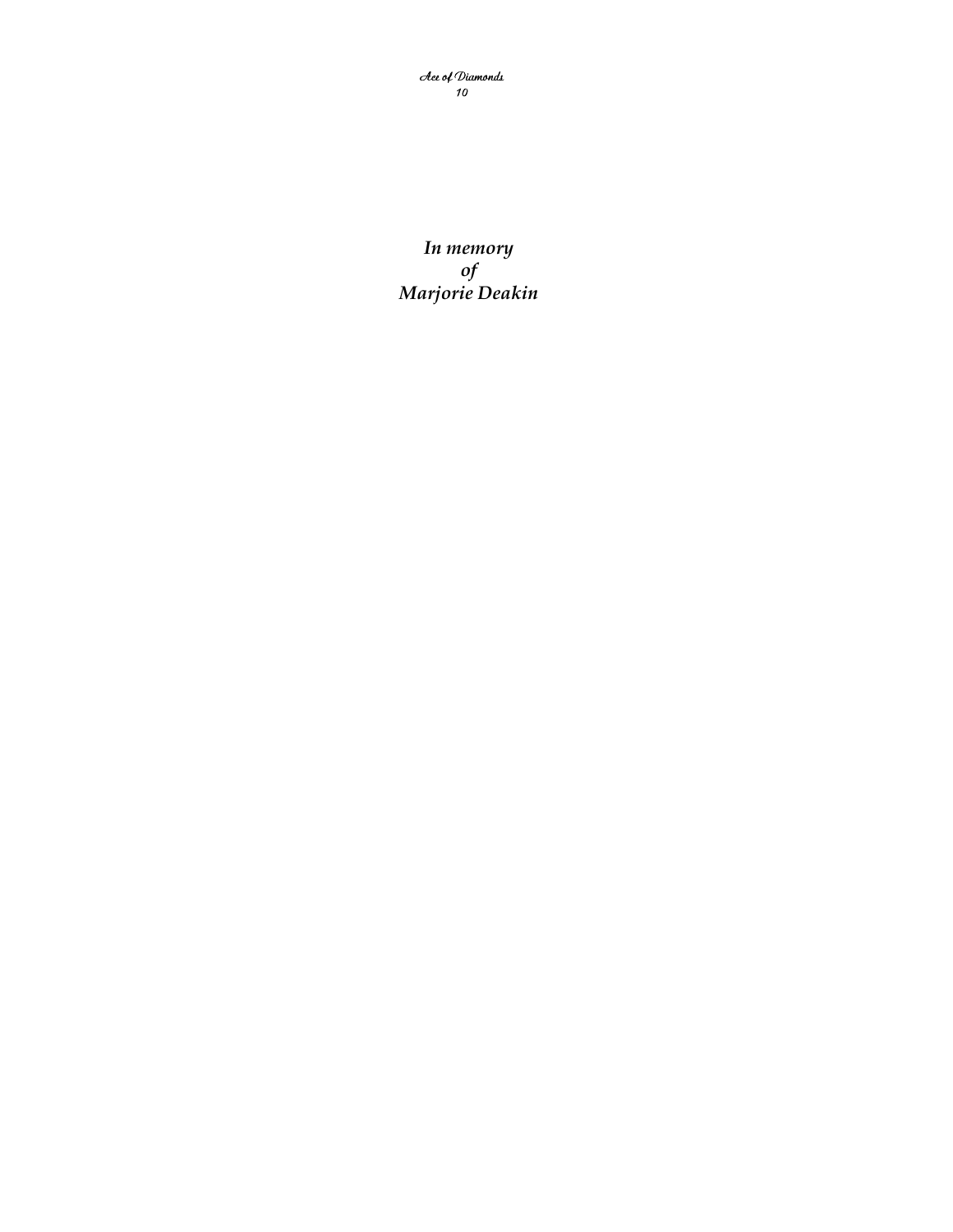dee of Diamonds was first performed by the Artistic Community Theatre in Pekin, IL, in January 2001: Ed Henry, director.

**JACK BARON:** Bill Homel **KENDRA WHITE:** Janet Munson **GUY WHITLEY:** Brian Sutton **CYNTHIA OPAL:** Suzanne Wheeler **BLAKE HOWARD:** Grant Golden **TARA REED:** Lacey Rollo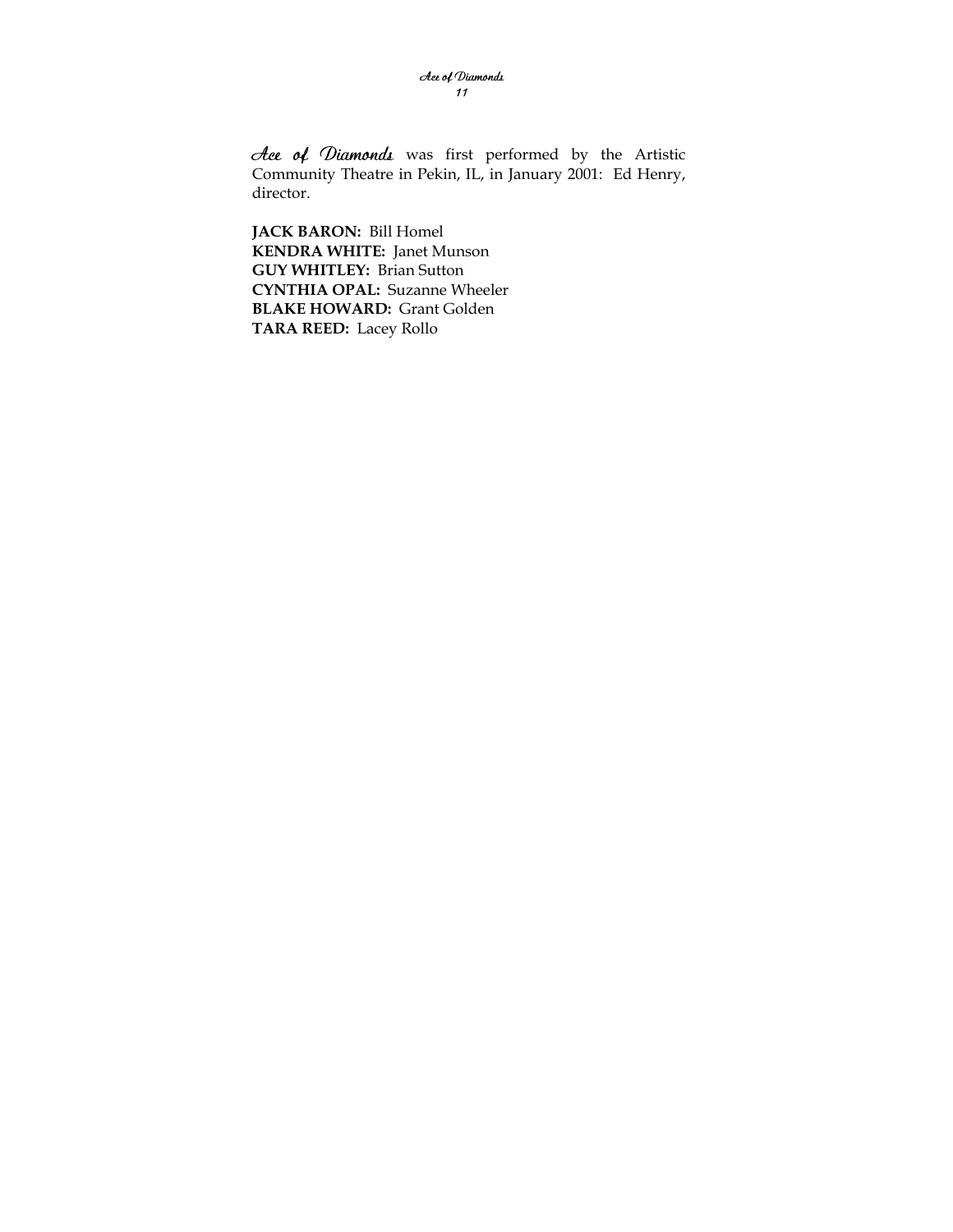## Ace of Diamonds

**MYSTERY.** Six strangers invited to a remote manor discover they are all connected to the theft of the priceless Bloodstone ruby. All past owners of the cursed gem have either been murdered or met with unusal "accidents." It doesn't take long before the guests realize they have been brought together by the mastermind, Iago, to murder each other so that he can seize the gem for himself. In this classic Agatha Christie-style mystery, twists and turns abound as the guests are murdered one by one.

**Performance Time:** Approximately 75 minutes.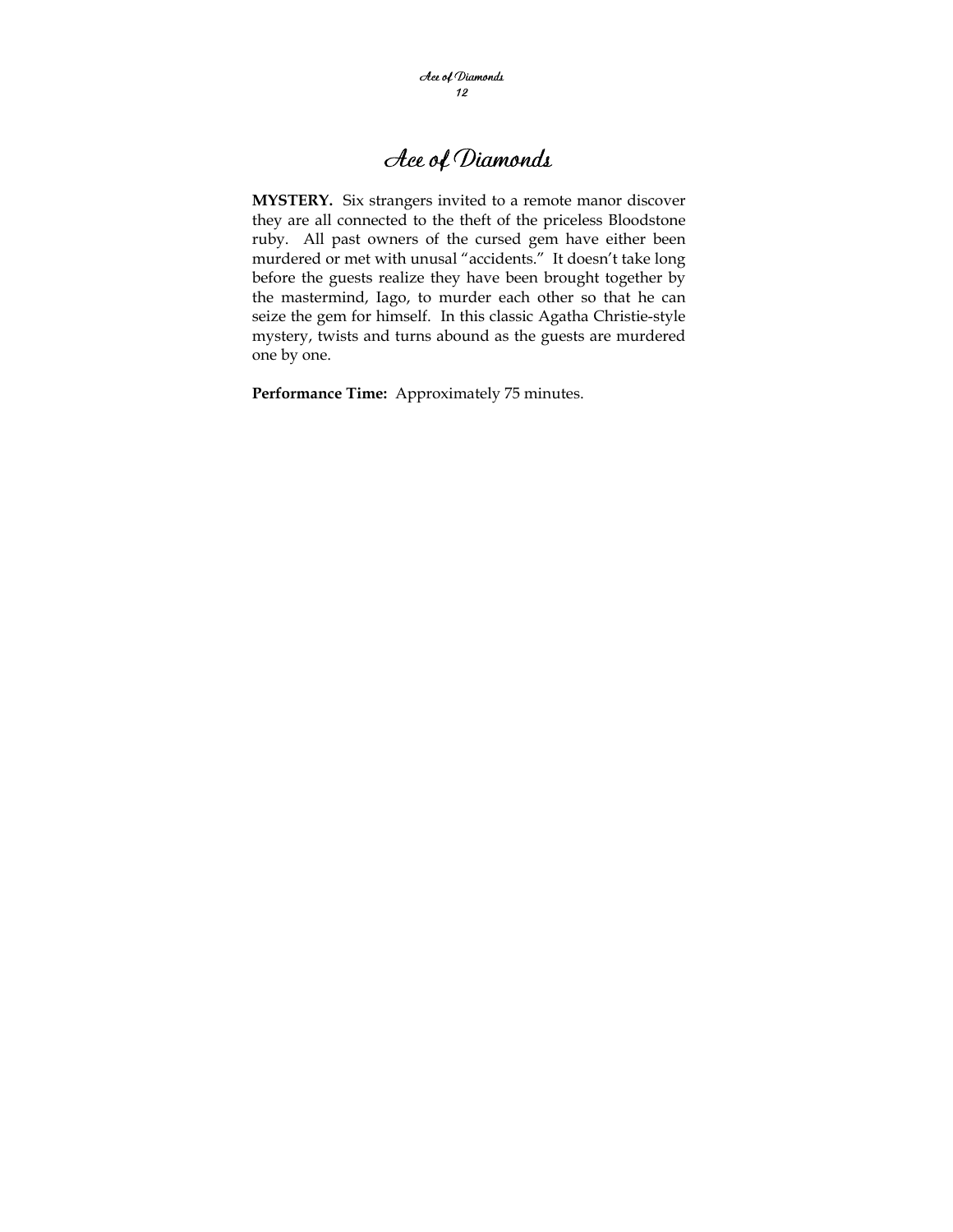Ace of Diamonds 13

### **Characters (3 M, 3 F)**

**JACK BARON:** Cold, arrogant card shark.

**KENDRA WHITE:** Nervous, fidgety Smithsonian Museum curator and computer hacker.

**GUY WHITLEY:** Friendly, easy-going smuggler; smartly dressed.

**CYNTHIA OPAL:** Elegant, charming reporter.

**BLAKE HOWARD:** Dignified gentleman who looks like a member of the British aristocracy; wears a monocle and has a small mustache.

**TARA REED:** Unassuming, observant lady.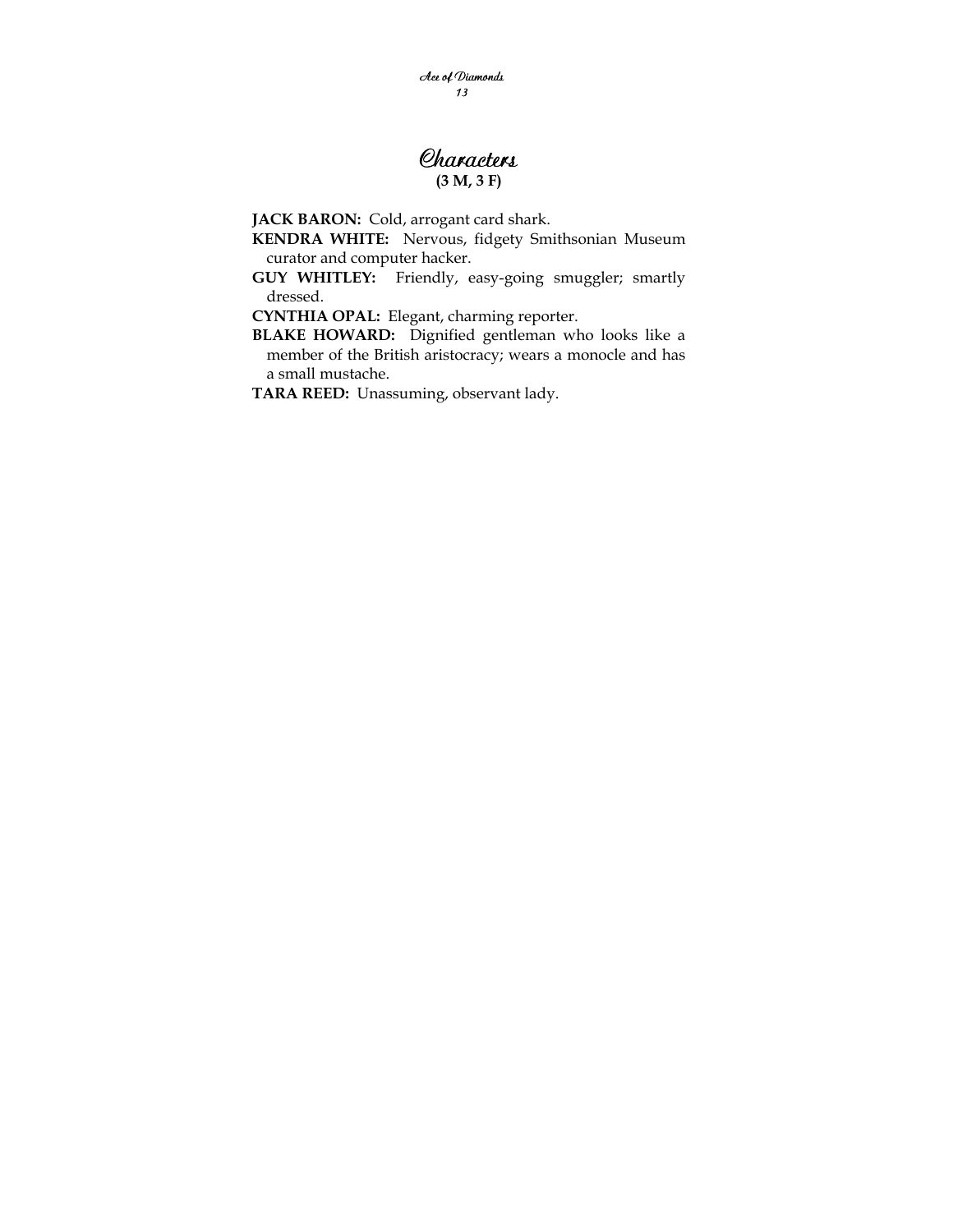## Set

A well-furnished living room. Bookshelves line the SR wall. In the USR corner, there is a chair and a small table with a reading lamp. There is a fireplace DSL. An ordinary wooden box sits on the fireplace mantel. At DSC, there is a large couch with a table in front of it. Several chairs are also next to the table. The upstage half of the room is raised a couple of steps above the downstage half. The main entrance is USC. There is another door at the USL corner, which leads to the kitchen and dining room. A third door is located at the DSR corner and leads into a hallway.

## Synopsis of Scenes

**ACT I:** Living room **ACT II:** Living room, moments later.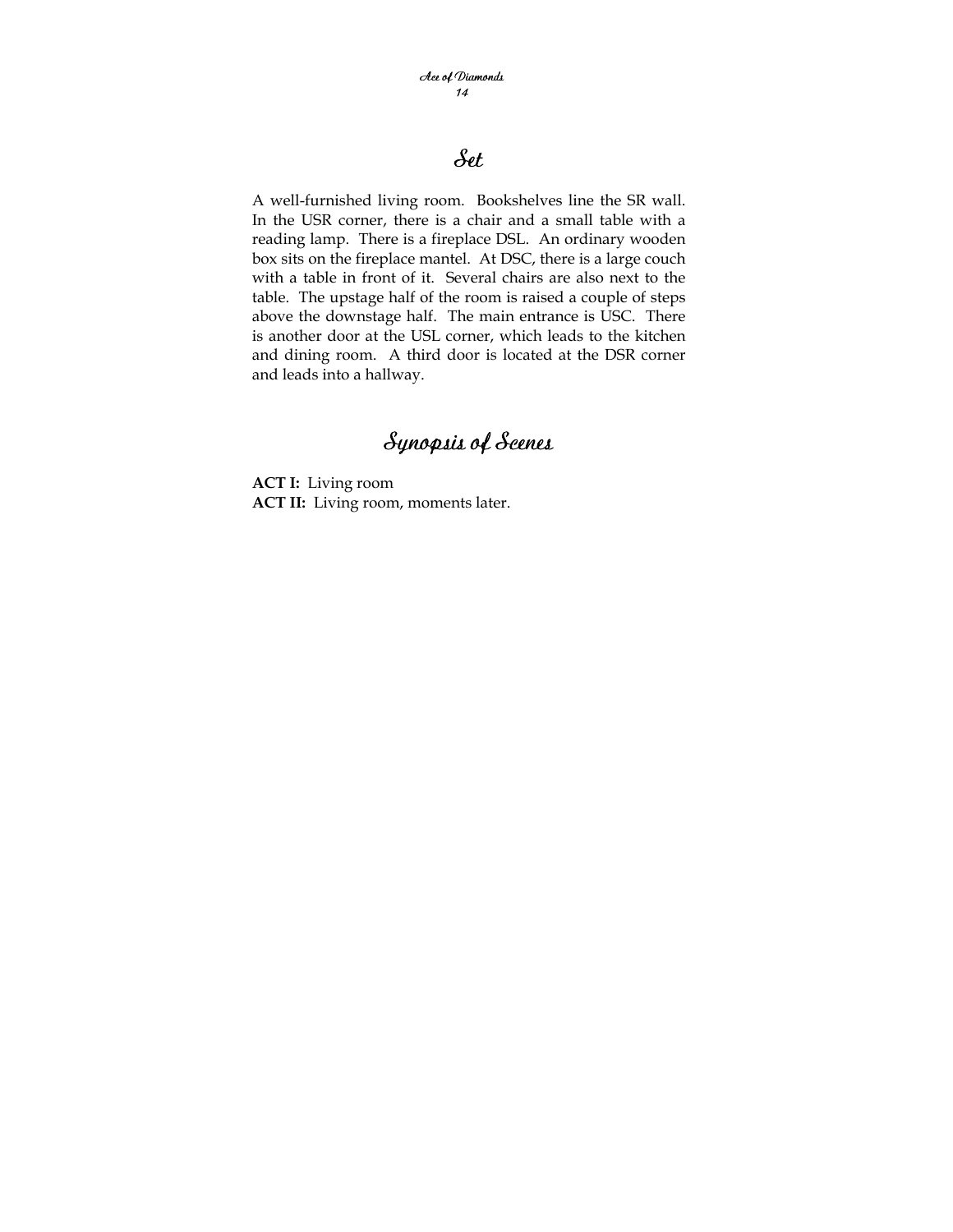Ace of Diamonds 15

## Props

Deck of cards Newspaper 2 Invitations Bookshelves Books Couch 3 Teacups with saucers 3 Teaspoons 1 Coffee cup Serving tray

Small cream pitcher 3 Handguns Small plain wooden box Large "ruby" the color of blood Gloves, for Cynthia Blank envelope filled with papers Ace of diamonds card

# Sound Effects

Gunshot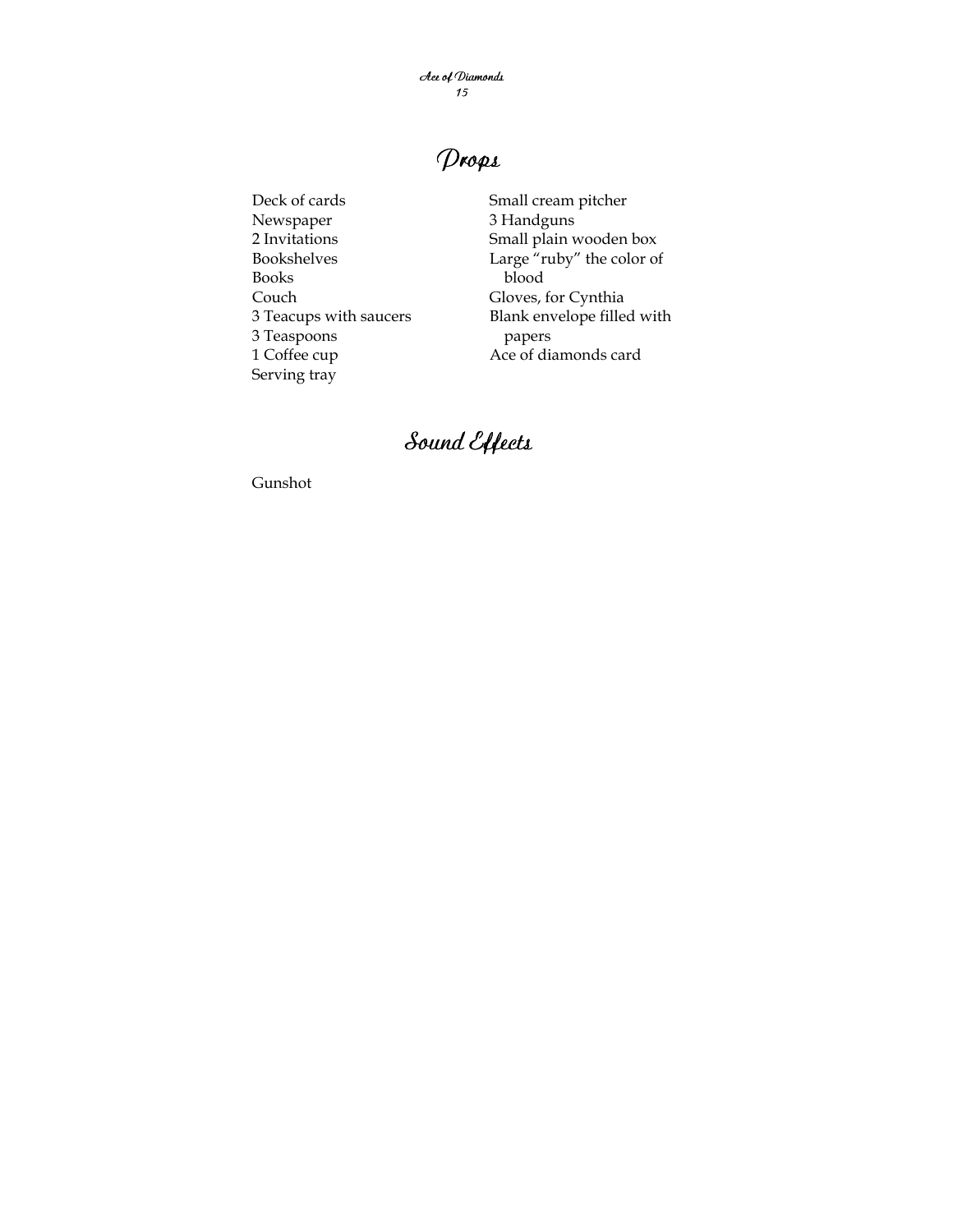"Well, this is wonderful. We're all stuck with four strangers, a dead body, and a killer."

—Cynthia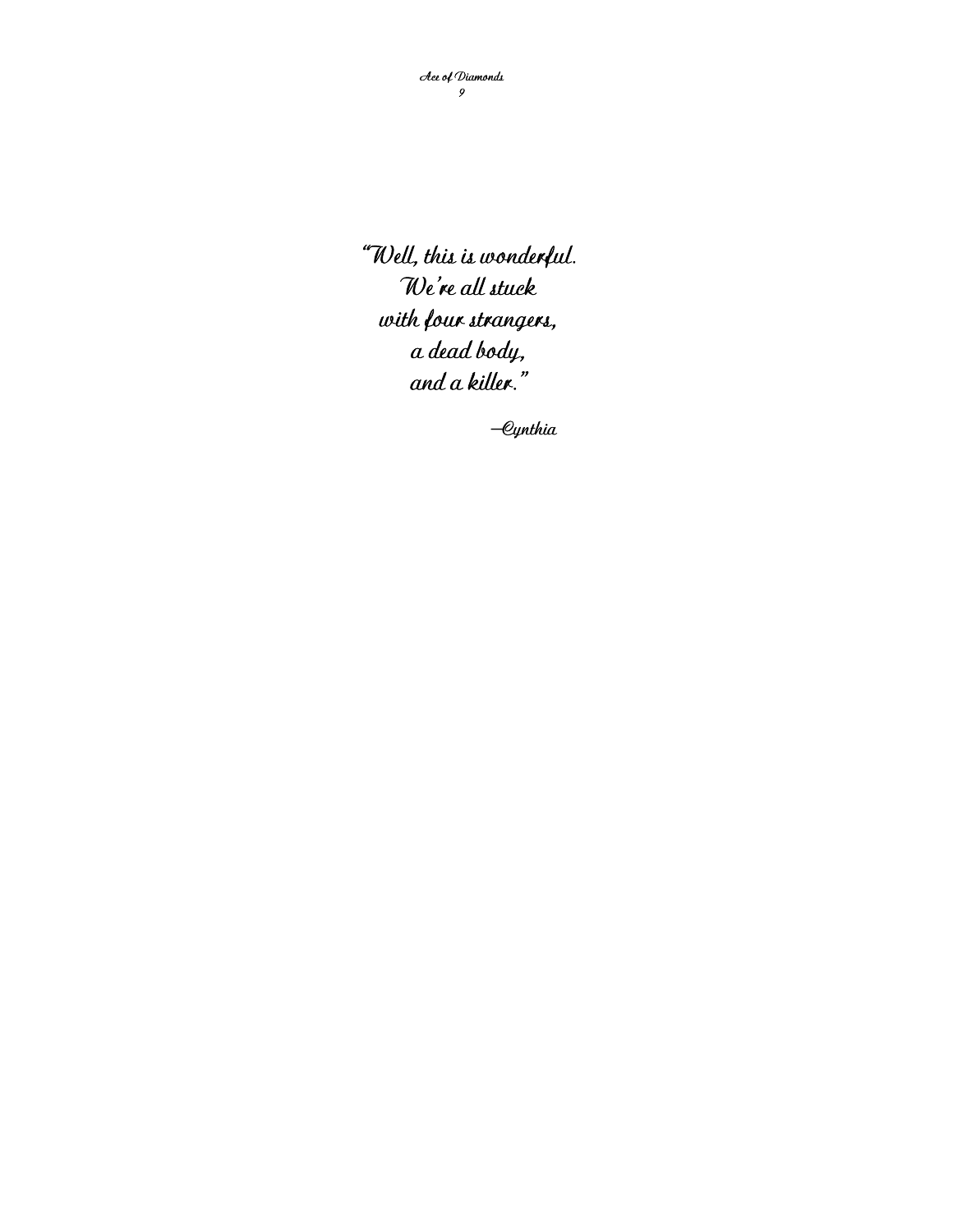Ace of Diamonds 10

### ACT I

*(Lights fade up onto a well-furnished living room. Sitting at the table DSC is Jack Baron. He is in the middle of a game of solitaire. A paper lies nearby on the table. Kendra White enters USC.)* 

KENDRA: Good evening. *(Jack doesn't answer.)* I said good― JACK: I heard you the first time. *(He keeps playing.)*  KENDRA: I'm sorry, but you didn't answer. JACK: I'm busy. KENDRA: I see. *(Trying to be helpful. Indicating cards.)* Black ten on the red jack. JACK: *(Annoyed.)* I saw it. *(He plays the card.)*  KENDRA: Of course, I'm sorry. *(Pause.)* So, Mister... JACK: Baron, Jack Baron.

*(Jack looks at Kendra for the first time. She recognizes him and becomes frightened.)* 

- KENDRA: K...Kendra White. *(She offers to shake hands. Jack glares at her.)* I...I'm sorry, I didn't know it was you. I...I didn't mean to disturb you...or anything.
- JACK: Shut up. *(He resumes his game.)* You've got nerve coming here, Kendra.
- KENDRA: I wasn't told you were going to be here. *(Jack throws her a look.)* I'm telling the truth! He didn't say you were coming!
- JACK: Who didn't? *(Kendra hands Jack an invitation. Jack reads it over to himself.)* "Sincerely, Mr. Iago." *(He hands it back.)* The same as mine. Ever met Iago? *(Kendra shakes her head no.)* Me neither.
- KENDRA: Are you going to kill me?
- JACK: As much as you deserve it, no. Now listen good…you don't know me, you've never met me, and you've never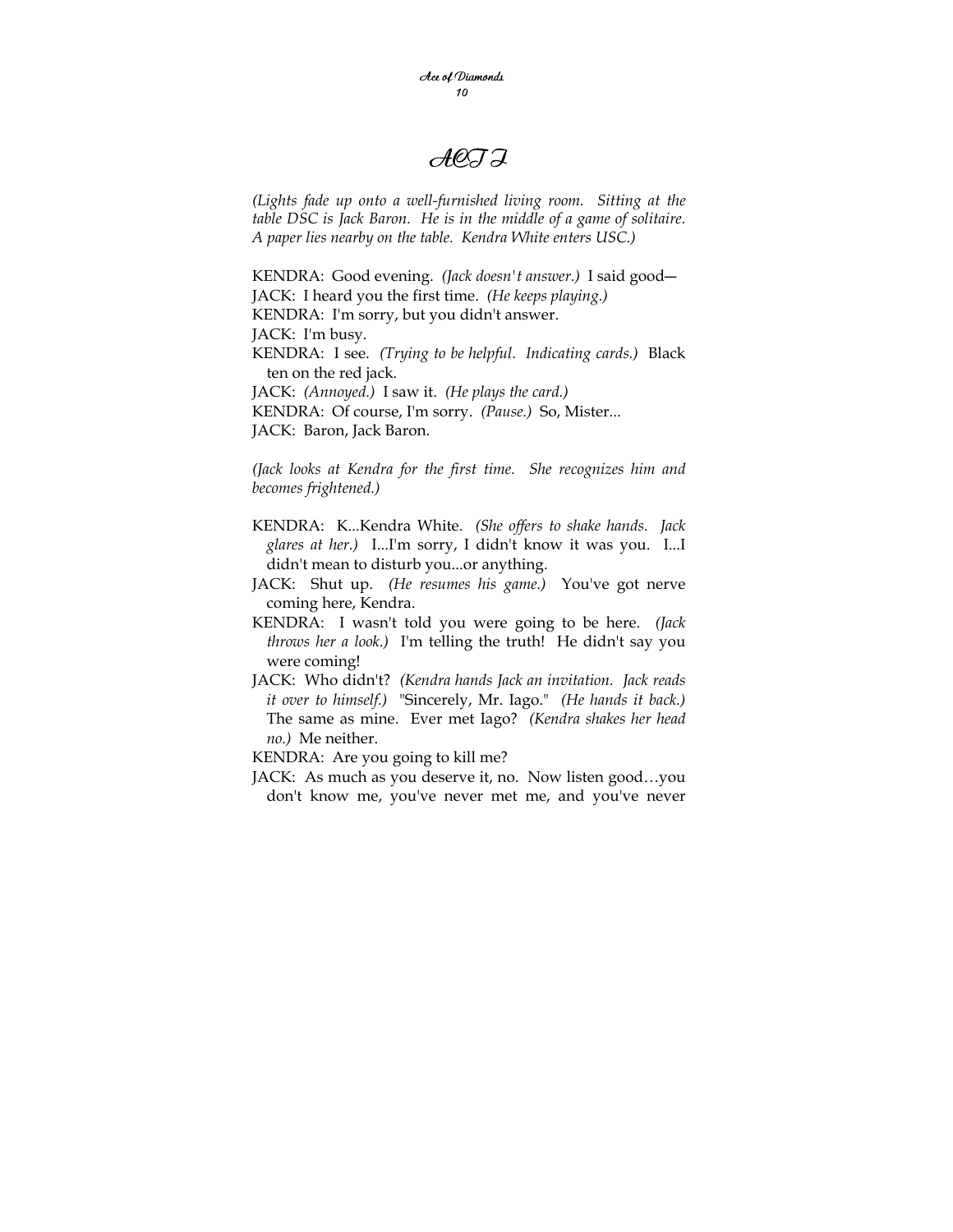heard of me. Understand? *(Kendra nods.)* Because if you say one wrong word—

KENDRA: I understand.

- JACK: Good. *(Jack resumes his game. Pause.)* I hope you've enjoyed my money. Any big jobs lately?
- KENDRA: No, I don't do that anymore.
- JACK: Oh, given up the jewel racket and gone straight, have we?

KENDRA: Yes.

JACK: Well, why not? You made plenty when you took my share of our last job. Too bad you failed to kill me, too. Next time make sure you use enough poison.

KENDRA: *(Curtly.)* I will.

- JACK: Don't get cocky with me, Kendra. I'll slit your throat faster than you can blink.
- KENDRA: You don't need to keep threatening me, Jack. I know where I stand.

JACK: Just make sure you don't forget.

*(Kendra sits and reads the paper while Jack continues his game. Silence. Guy Whitley enters USC. He is smartly dressed.)* 

GUY: Hiya folks, what's cooking?

JACK: Do you have any idea how much I hate that expression? *(Guy is a bit taken aback. To himself.)* So much for a quiet game.

GUY: Nice to meet you too, bud.

*(Kendra crosses to Guy.)* 

KENDRA: Hello there. My name is Kendra White.

*(Kendra shakes hands with Guy.)* 

GUY: Guy Whitley. KENDRA: A pleasure to meet you, Mr. Whitley.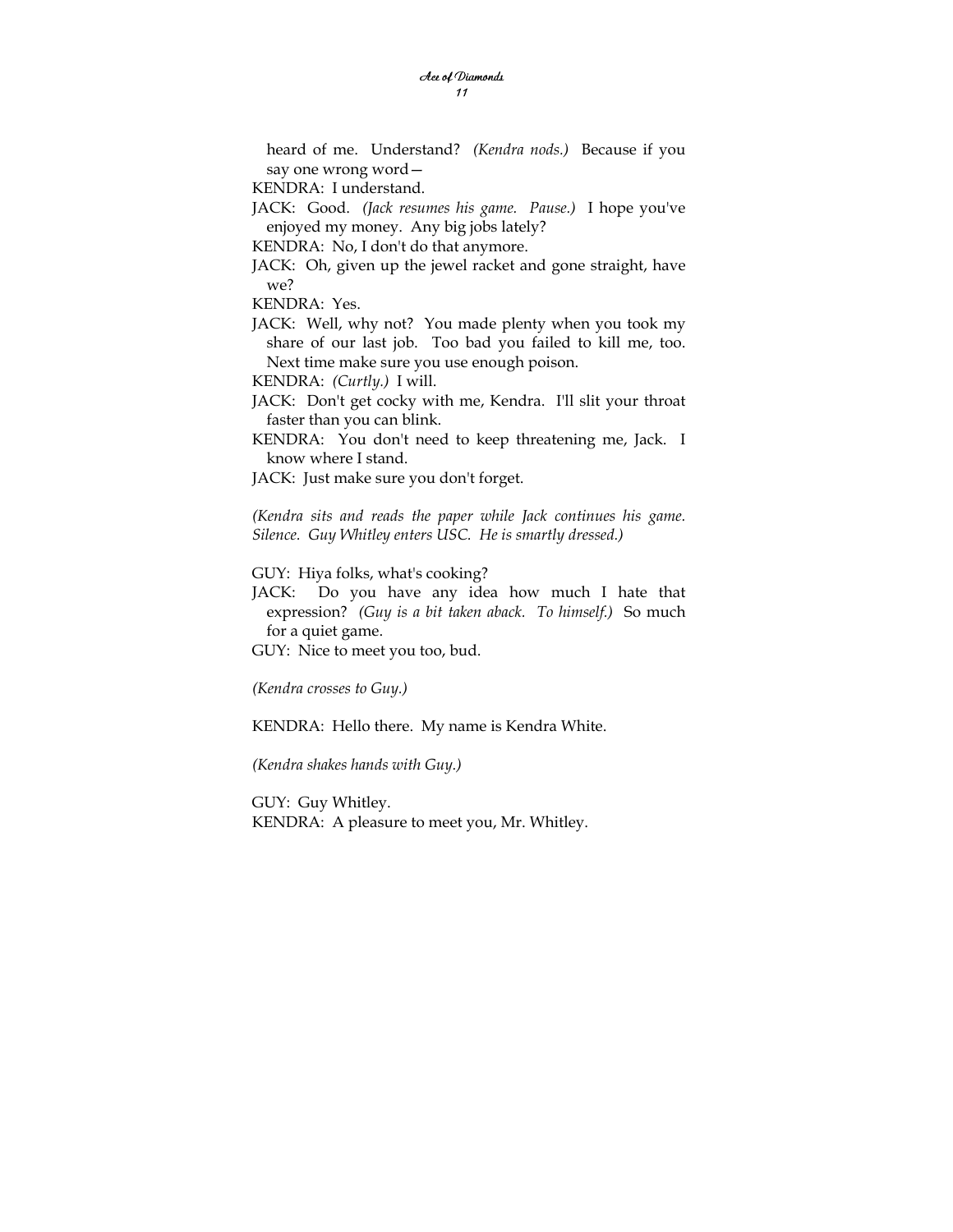- GUY: Hey, call me Guy. *(Indicating Jack.)* So what's with our friend there?
- KENDRA: He's rather serious about his card game. I'd leave him to it, if I were you. He doesn't seem to be the sociable type.

GUY: We'll see about that.

*(Guy starts to cross toward Jack, but Kendra stops him.)* 

KENDRA: I wouldn't.

GUY: Why not? Say, do you two know each other?

- KENDRA: *(Startled.)* No, not at all. Good to have met you, Mr. Whitley. *(She crosses to the bookshelves.)*
- GUY: Talk about high strung. *(He crosses to Jack and sits next to him.)* So, pal, do you have a name?
- JACK: Yes, I do, and a reputation for orchestrating tragic accidents for anyone who interrupts my card game.

*(Guy looks blank for a moment and then laughs.)* 

GUY: I like your sense of humor.

*(Guy slaps Jack on the back. Jack stops playing. Tense pause.)* 

JACK: Unless you want to lose that hand, never do that again.

*(Guy pulls his hand away.)* 

GUY: Fine! No need to be so touchy about it! *(Pause as Kendra pulls a book off the shelf and begins to read it. Jack finishes his game and begins shuffling the cards.)* So, any idea where this Iago fellow is at or why he's invited us here?

JACK: Did you get an invitation?

GUY: Yeah.

JACK: Then you know as much as I do.

GUY: I guess so. What did you say your name was?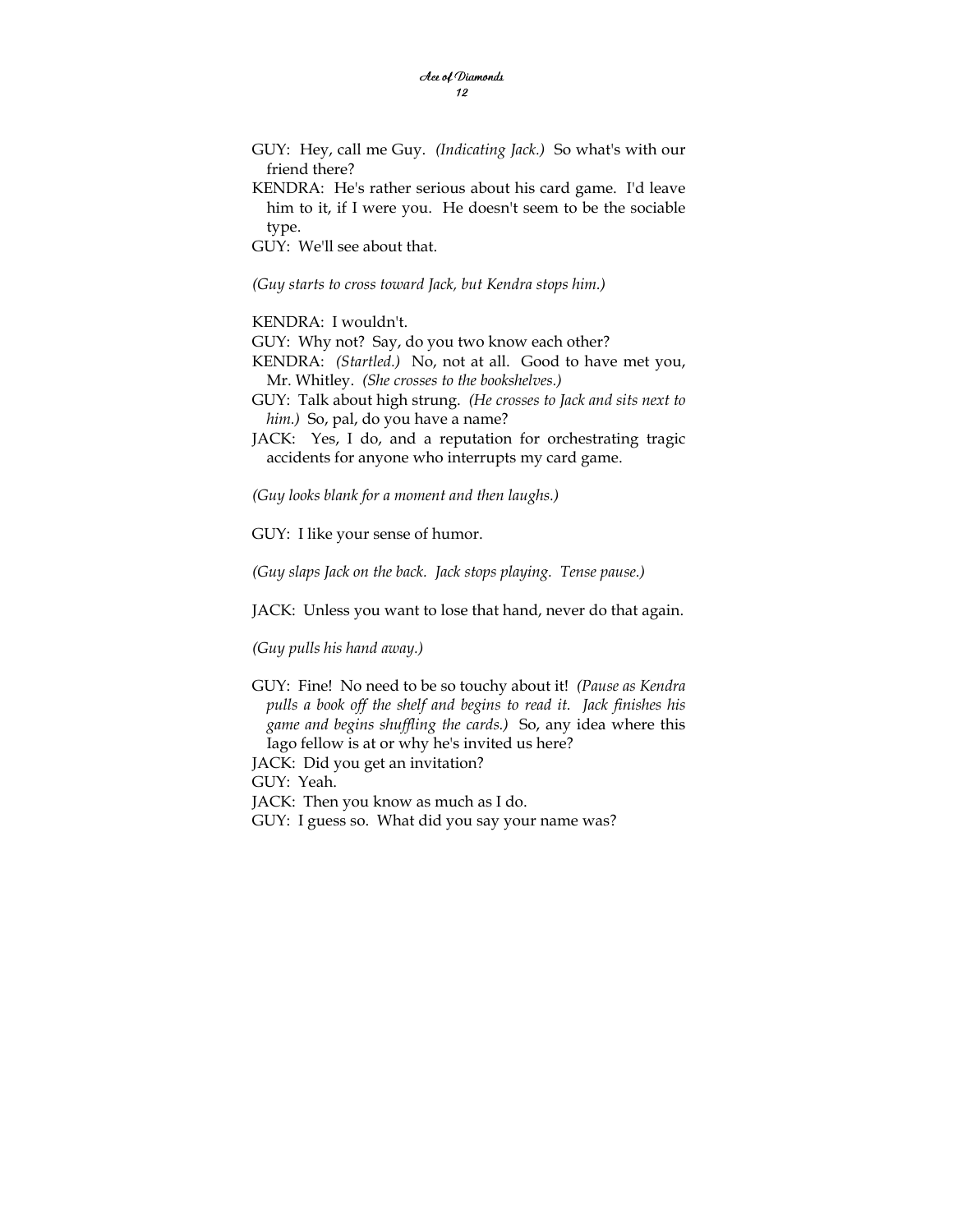JACK: I didn't, and stop asking stupid questions. GUY: Okay, take it easy! *(Pause.)* Boy, you are a talkative one, aren't you? JACK: Let me make one thing very clear to you, Mr. Whitley. GUY: Call me Guy.

#### *(Jack begins dealing a new game.)*

JACK: Let me make one thing clear, Guy…I'm not here to socialize or exchange trivial babble, got it? GUY: Sure, pal.

JACK: The name is Jack Baron. Don't ever call me "pal." *(He begins to play again.)* 

GUY: Sure, bud. *(Jack glares at him.)* Sorry.

#### *(Guy joins Kendra at the bookshelves.)*

KENDRA: I told you that you should have left him alone. GUY: Yeah, well, can't blame a guy for trying. What's that you're reading? KENDRA: A book about the Bloodstone.

#### *(Jack looks up from his game.)*

GUY: Isn't that the ruby that was stolen from the Smithsonian a few days ago? JACK: Yes, it is. What do you know about it, Miss White? KENDRA: No more than you'd find in the papers. JACK: Are you sure? KENDRA: Positive. And yourself, Mr. Baron?

*(Silence.)* 

GUY: Say, did anyone see a paper lying around? KENDRA: Yes, over there on the table.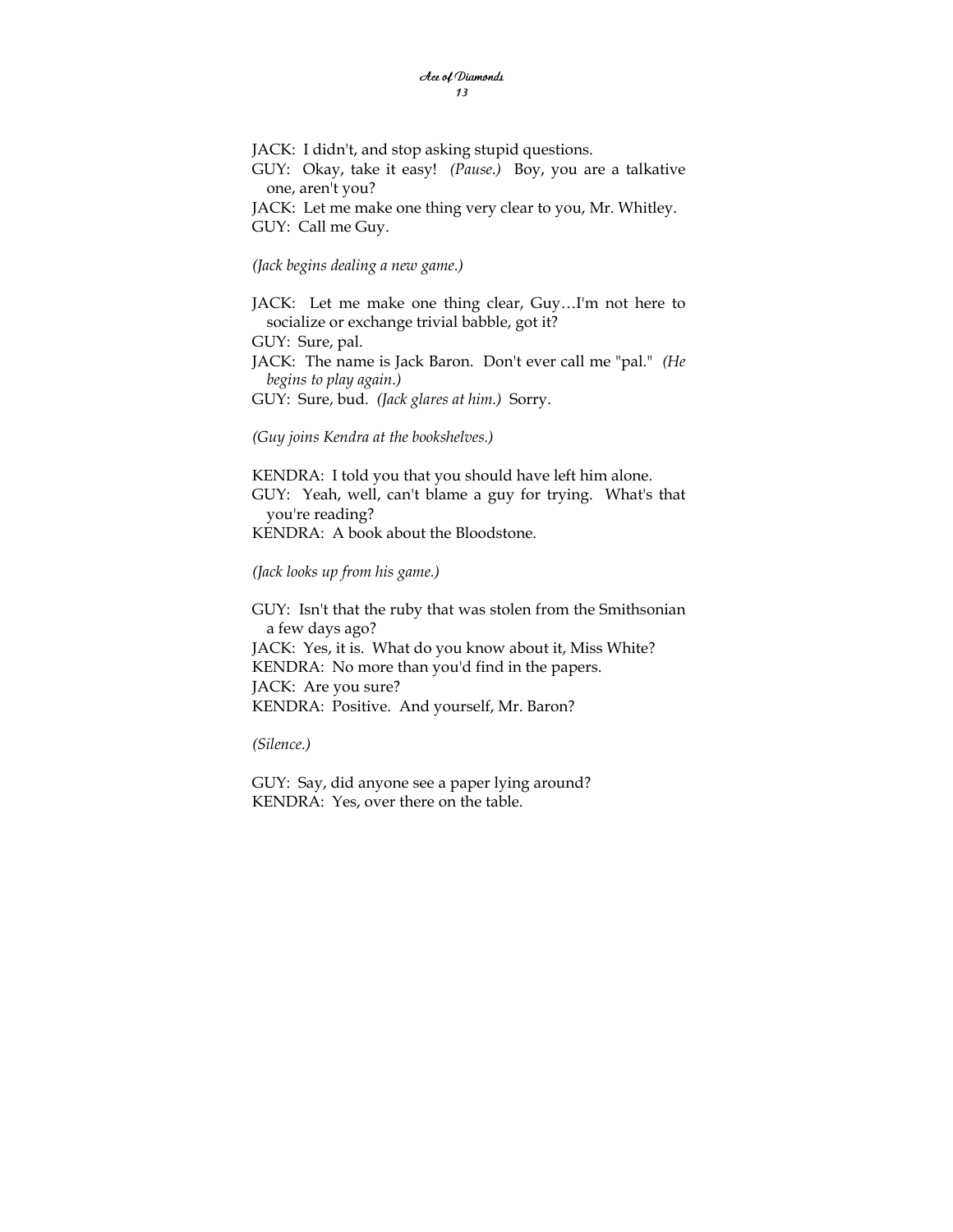*(Kendra points at the table CS. Guy crosses to the couch, sits, and picks up the paper. Kendra turns back to her book.)* 

GUY: *(Reads from the newspaper.)* "The police have yet to determine the whereabouts of the Bloodstone, the prize ruby stolen from the Smithsonian Institute on Sunday. The ruby fell into the hands of the Smithsonian after its previous owner passed away under mysterious circumstances. The Bloodstone was bequeathed to the Institute in his will." They make it sound like something out of a detective novel. *(Reads.)* "The police have no leads as to how the thief, or thieves, managed to circumvent the elaborate security measures of the Institute. No alarms were set off, and the theft was not discovered until early Monday morning." Sounds like the police are really in the dark.

JACK: I'll bet they are.

- GUY: Interested in the Bloodstone, Jack?
- JACK: I could ask you the same question.
- GUY: Uh, yeah, well...never mind. Wouldn't want to keep you away from your game. *(Uncomfortable pause.)* So, Jack, do you play any poker?
- JACK: I prefer games that rely on skill, not chance.
- GUY: Really? I would have thought you'd like poker.
- JACK: Why is that?
- GUY: You seem like a guy who likes high stakes. *(No answer. Guy shrugs and crosses to Kendra. To Kendra.)* He may not play the game, but he has quite the poker face.
- KENDRA: *(Startled.)* I'm sorry, what did you say?
- GUY: Never mind. What's got you so interested in that book?
- KENDRA: What? Oh, I...I have a professional interest in the Bloodstone, that's all.
- GUY: Really? What do you do?
- KENDRA: I'm a museum curator. Why do you ask?
- GUY: No reason, just curious. Anything interesting in that book? It'd be neat to learn some more about the Bloodstone,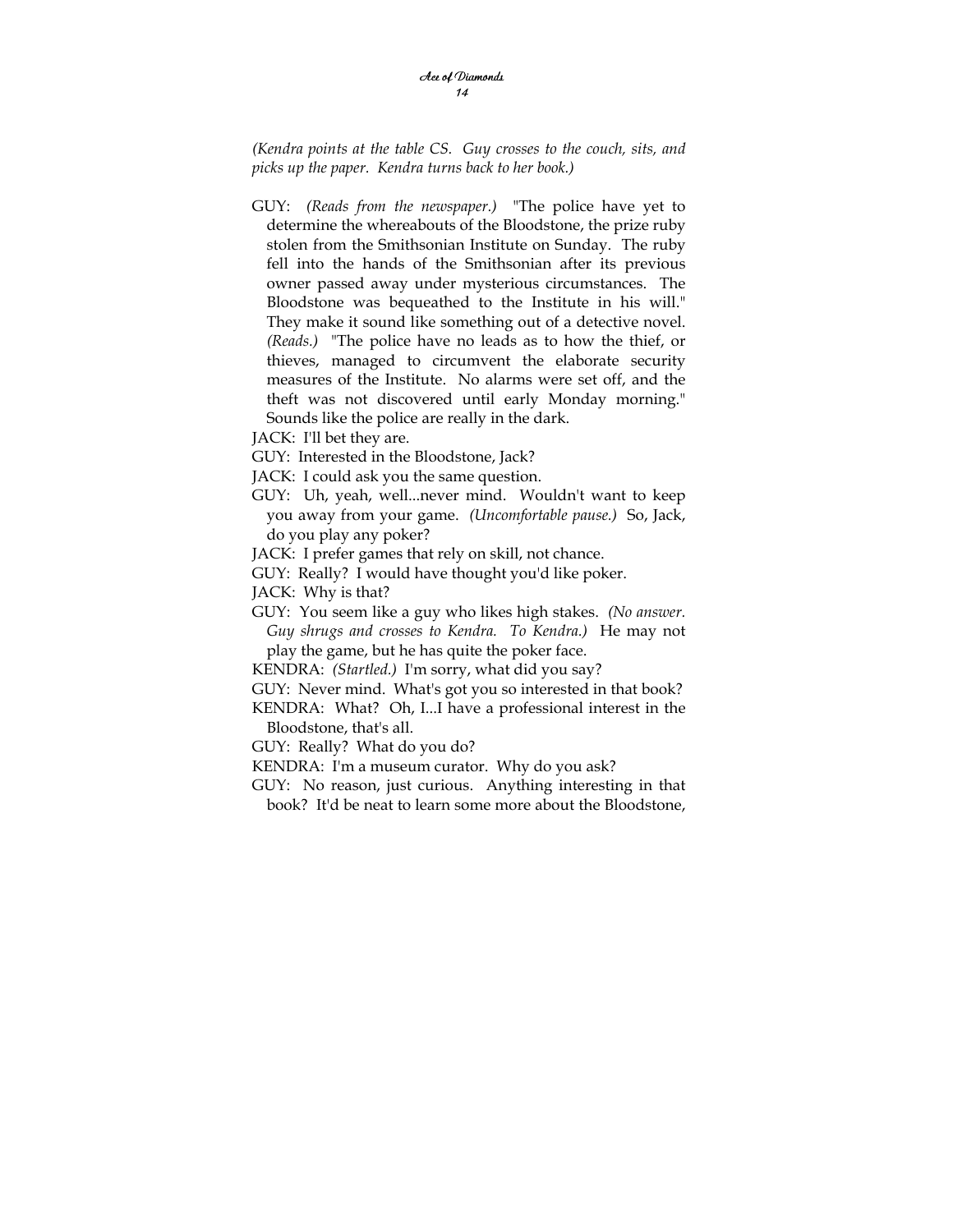considering it's just been stolen and all. I mean, I like a good mystery and―

JACK: Has anyone ever told you that you talk too much?

GUY: Yeah, well... *(To Kendra.)* Maybe I'll take a look at that book when you're finished. I'm going to go and take a quick look around the house. *(Exits DSR.)* 

KENDRA: *(To herself.)* I wonder why he's so nervous…

*(Kendra continues to read the book. Cynthia Opal enters USC and approaches Kendra.)* 

- CYNTHIA: Good evening. You must be Mrs. Iago. I want to thank you for the invitation.
- KENDRA: I'm afraid you are mistaken. My name is Kendra White.

CYNTHIA: Oh. Well, where is our host then?

KENDRA: I couldn't say. I've never actually met Mr. Iago before. Are you a friend of his?

CYNTHIA: Not exactly. To be honest, I'm not really sure why I've been invited here.

KENDRA: No, neither am I.

*(Short pause.)* 

CYNTHIA: I'm sorry, I forgot to introduce myself. I'm Cynthia Opal.

*(Cynthia and Kendra shake hands.)* 

KENDRA: A pleasure to meet you, Miss Opal. CYNTHIA: *(Indicating Jack.)* Would he be our host then? *(Crosses to Jack.)* Good evening. Cynthia Opal.

*(Cynthia offers Jack her hand, but he doesn't take it.)* 

JACK: Jack Baron. *(Insincere.)* Charmed.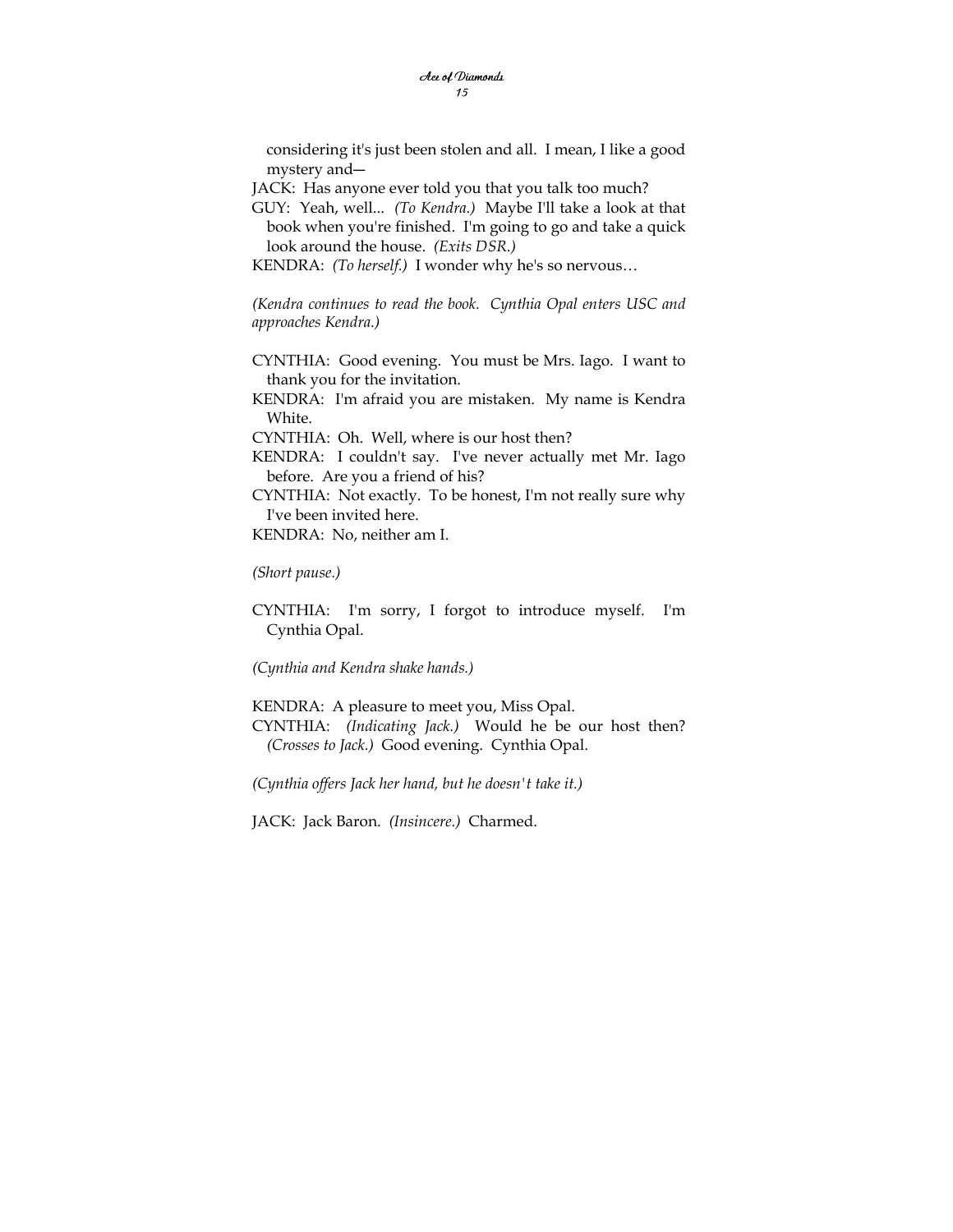CYNTHIA: *(Insincere.)* Pleased to meet you too, Mr. Baron. *(Uncomfortable pause. To Kendra.)* Well...shall we look around a bit? There doesn't seem to be much else to do until our host arrives, wherever he is.

KENDRA: Certainly.

CYNTHIA: After you. *(Kendra returns the book to the bookshelf and exits DSR. Jack looks up and makes eye contact with Cynthia.)* We'll talk later, Mr. Baron.

*(Jack nods and Cynthia exits DSR. Jack continues to play. Blake Howard enters USC.)* 

BLAKE: Pardon me, my good man, but would you happen to know where I might find Mr. Iago?

JACK: I would not, and at the moment, I don't particularly care. *(To himself.)* I picked the wrong room to play cards in.

BLAKE: I say, you are a bit rude, aren't you?

JACK: Glad you noticed.

BLAKE: Enjoy cards, do you?

JACK: *(Sarcastic.)* No, I hate cards, that's why I'm sitting here playing solitaire.

BLAKE: My dear sir, there's no need to be insulting.

- JACK: You may call me Jack, or you may call me Mr. Baron, but I am neither your "good man" nor your "dear sir." I'm in the middle of a game, in case you haven't noticed.
- BLAKE: Look here, Mr. Baron, I didn't come here to be snubbed in this manner.
- JACK: Then you came to the wrong place. The door's behind you.
- BLAKE: *(Annoyed.)* That's quite enough! I insist on being shown some modicum of respect.

JACK: And I insist on being left alone when I play cards. It doesn't look like either of us are going to get our wish.

BLAKE: *(Upset.)* You despicable wretch! I'll―

*(Jack jumps to his feet.)*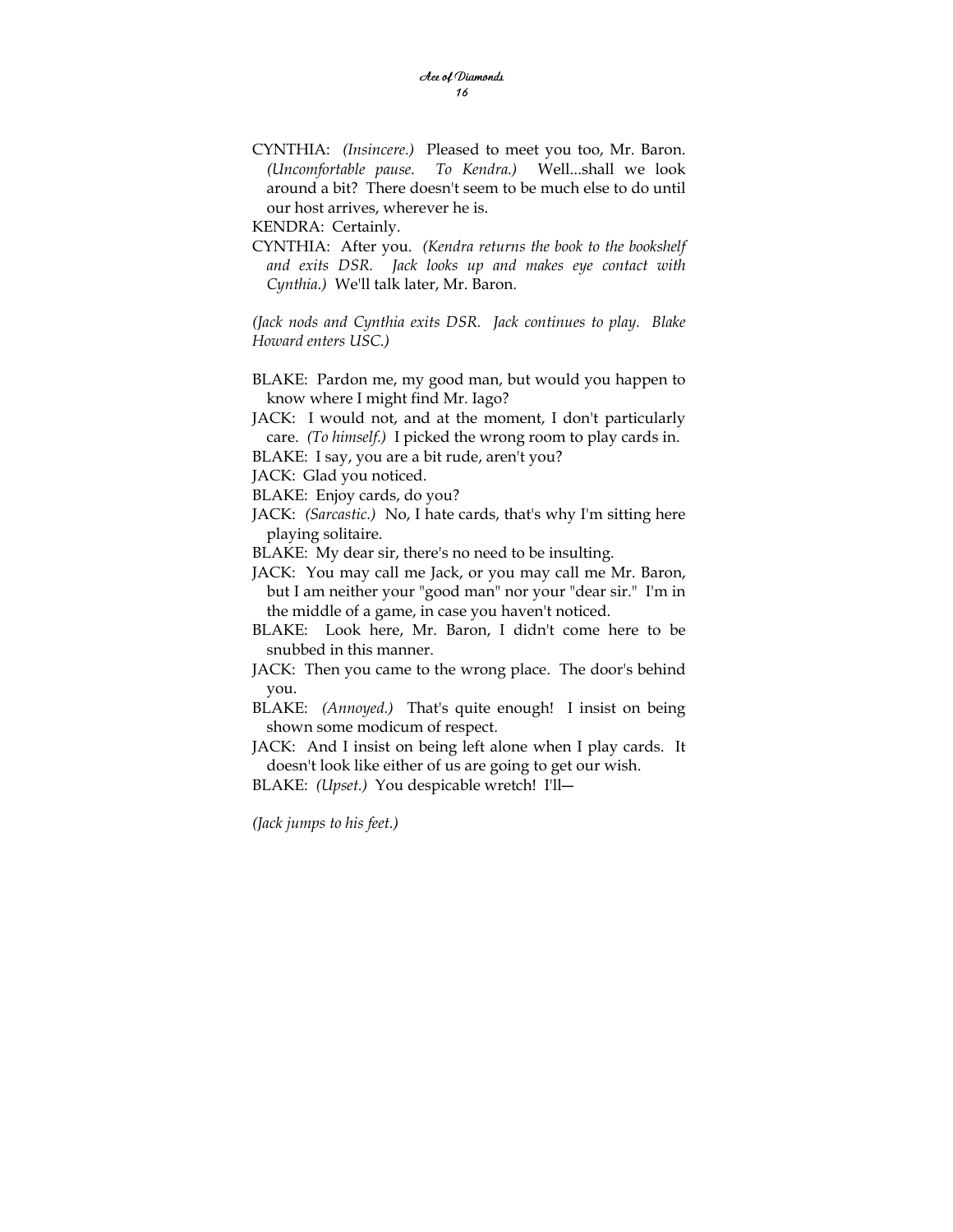JACK: You'll what? Care to start something? I'm all for it.

*(Tense pause.)* 

BLAKE: *(Recovers his demeanor.)* You had better watch yourself, Mr. Baron. That temper will be the death of you.

*(Blake sits and reads the paper. Jack continues his game. Guy enters USC, crosses to the bookshelves, and begins looking for the book on the Bloodstone.)* 

GUY: Hey, Jack, do you know what happened to that book on the Bloodstone?

JACK: Haven't seen it.

GUY: Huh…Kendra must still be reading it, wherever she went.

- BLAKE: If you're interested in the Bloodstone, I suggest reading today's paper.
- GUY: Hey, pal. Didn't see you there. *(Crosses to Blake and offers his hand.)* Guy Whitley.

*(Blake and Guy shake hands. As soon as they make eye contact, Guy becomes visibly nervous.)* 

BLAKE: *(Darkly.)* Blake Howard.

GUY: Uh, yeah...well, good to have met you, Blake. *(He starts to exit.)* 

BLAKE: Please, Mr. Whitley, sit down and join us.

- GUY: Uh, sure. *(Jack gathers up all his cards and stands.)* Hey, you leaving, Jack?
- JACK: It's obvious that I'm not going to get a quiet game in this room. As much as I hate to say it, I'm sure we'll meet again later.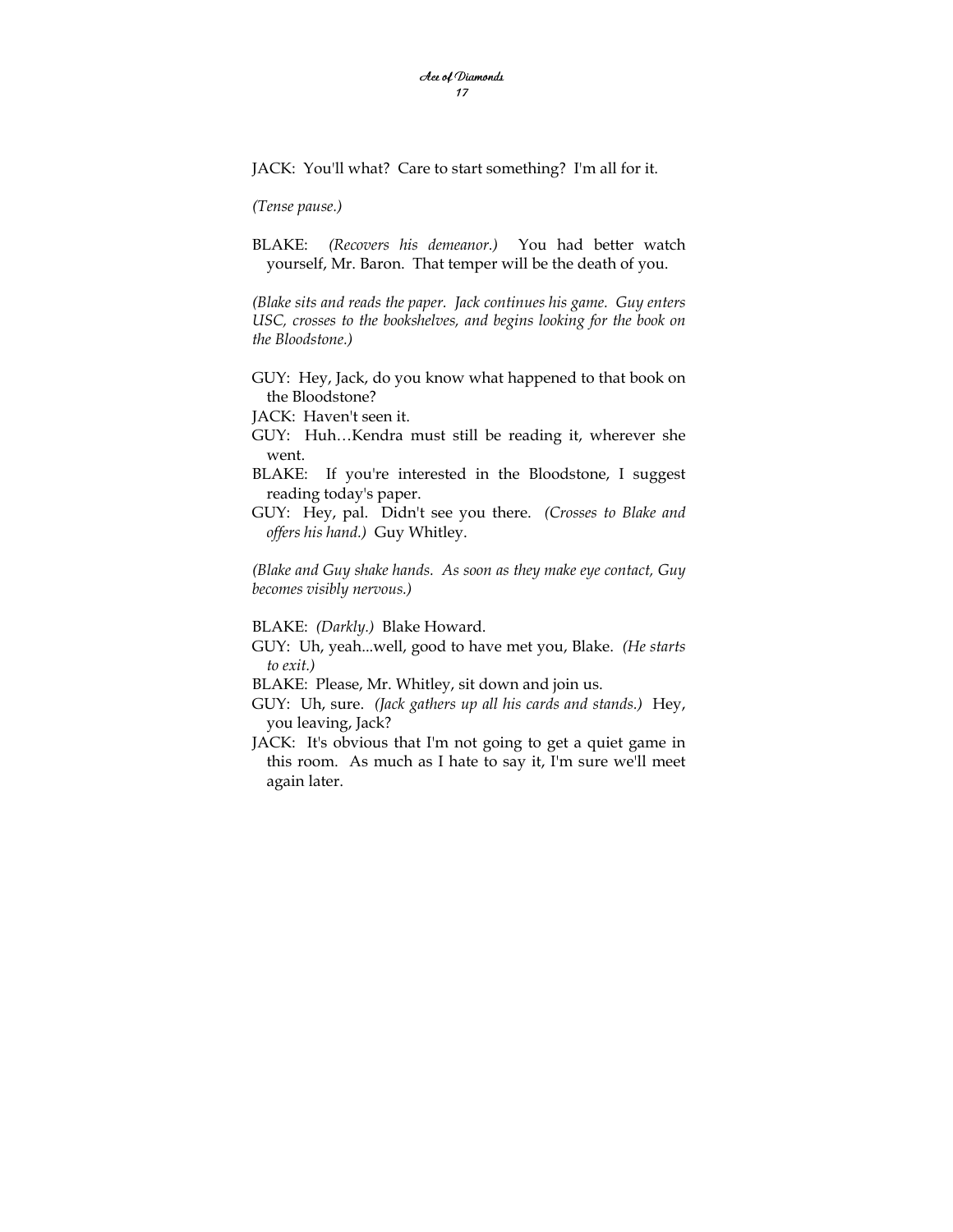*(Jack exits USC. As soon as Jack is gone, Blake's polite demeanor vanishes and he takes Guy by the collar.)* 

- BLAKE: *(Vicious whisper.)* What are you doing here? I warned you what would happen if you ever came near me again!
- GUY: *(Scared.)* Take it easy, pal! If I had known you were coming, I wouldn't have come near the place. My invitation never said you'd be here, I swear.

*(Blake lets Guy go.)* 

BLAKE: Let me see it. *(Guy takes out his invitation and gives it to Blake. Blake looks it over.)* Yes, it's identical to mine…an invitation from Mr. Iago simply asking you to join him tonight. No mention of the other guests. I don't like it, Guy—or whatever you're calling yourself these days. GUY: I like the name Blake. It suits you, bud.

### *(Blake smacks Guy hard.)*

BLAKE: Shut up and stop calling me "bud" or "pal." You know I hate that! GUY: Yeah, you and the card shark.

### *(Blake grabs Guy by the collar again.)*

BLAKE: You mean that fellow Jack? Do you know him? GUY: Never seen him before in my life! BLAKE: Are you sure? GUY: Yeah! BLAKE: Why don't I trust you? GUY: *(Guessing.)* Because you've never trusted me? BLAKE: Not a good time to remind me! GUY: Sorry!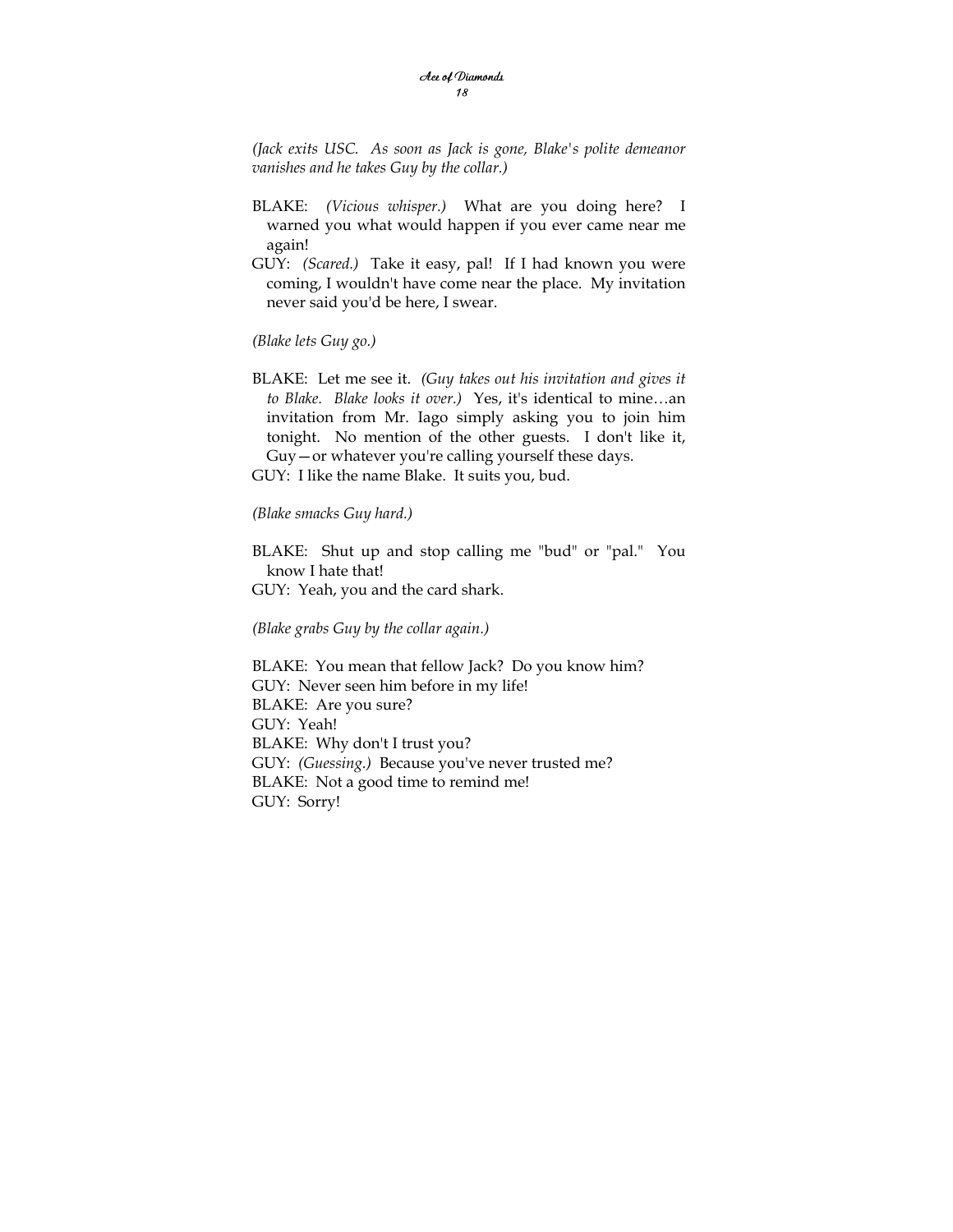*(Blake pushes Guy away.)* 

BLAKE: Get out of here…now. GUY: I can't... BLAKE: I told you to leave!

*(Guy gets up.)* 

GUY: Hey, take it easy! We'll be perfect strangers. No one has to know we know each other.

BLAKE: *(Calming down.)* Very well, but watch your back. I still haven't let bygones be bygones. And if I ever see you again after tonight―

GUY: Okay, okay, I get the idea!

*(Tara Reed enters USC.)* 

TARA: Good evening, gentlemen. I hope I'm not interrupting anything.

*(Blake assumes his polite mask and crosses to Tara.)* 

BLAKE: Not at all, my dear lady. *(He shakes her hand.)* Blake Howard, so nice to meet you. TARA: Tara Reed. A pleasure, Mr. Howard. BLAKE: And may I introduce you to Mr. Guy Whitley.

*(Guy crosses to Tara and shakes hands with her.)* 

GUY: *(To Tara.)* Hey there, good to meet you. TARA: And you, Mr. Whitley. GUY: Call me Guy. TARA: Of course. So, where can I find our host? GUY: Beats me. No one seems to know who's running the show around here. TARA: That's very strange. I assumed Mr. Iago would be here to greet us.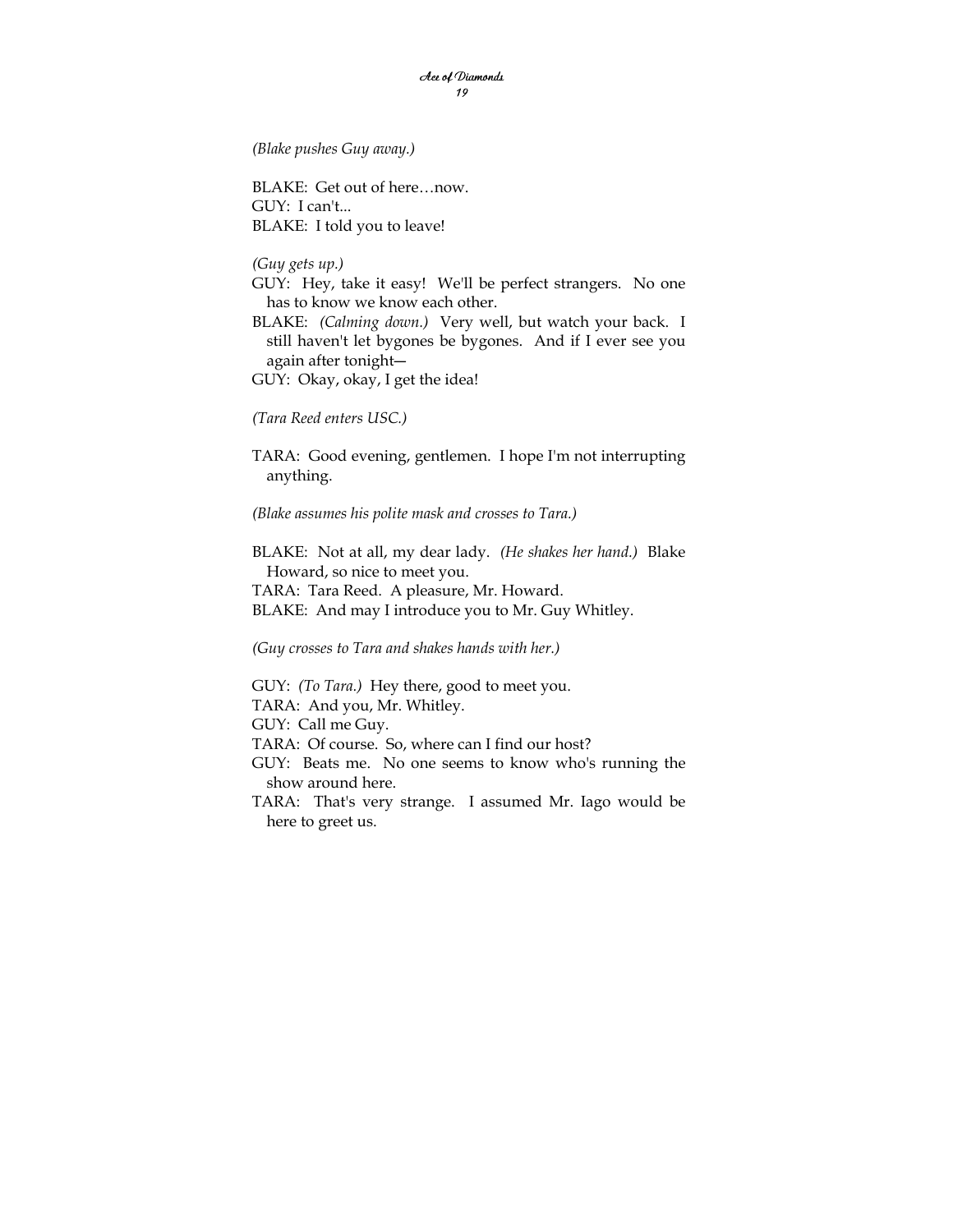BLAKE: As did I. GUY: Well, I'm sure he's around here someplace. TARA: Do you know Mr. Iago well, Guy? GUY: Uh, no, I've... BLAKE: You've never met him before, have you? GUY: Uh, no. TARA: Do you know him at all, Mr. Howard? BLAKE: No, I can't say that I do. TARA: Nor can I. Rather peculiar, if you ask me. BLAKE: Yes, indeed. TARA: *(Gesturing to the couch.)* Shall we? BLAKE: Certainly.

*(Blake and Tara sit on the couch. Guy returns to the bookshelves to continue looking for the book on the Bloodstone.)* 

TARA: Won't you join us, Guy? GUY: Nah, I'm looking for something…a book I wanted to read. TARA: Suit yourself. What was the book about? GUY: Um, uh, that Bloodstone ruby. TARA: Dreadful business, that.

*(Blake picks up the newspaper again.)* 

BLAKE: Yes, there's an article about it in today's paper.

*(Guy finds the book.)* 

GUY: Here it is. *(He sits down to read it, away from Blake and Tara.)* 

TARA: *(To Blake.)* Have they any idea who stole the gem?

BLAKE: None, it seems. A complete mystery. Whoever carried out the theft seems to have left no trace. The police are completely baffled.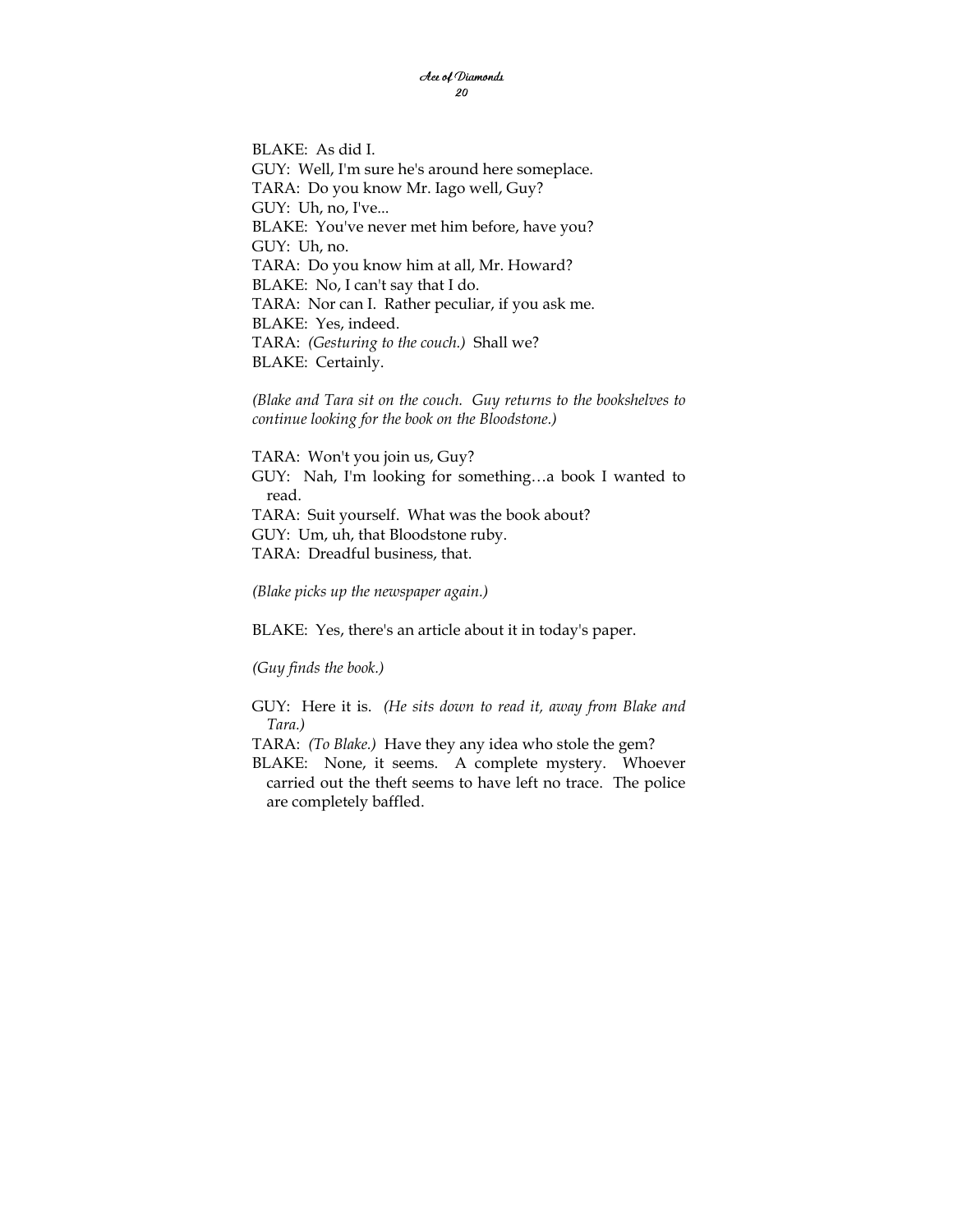- TARA: "Curiouser and curiouser," as they say. They have no leads at all? *(Blake continues to peruse the article and then frowns.)* What is it?
- BLAKE: You might find this bit interesting. *(Reads.)* "Only days before the robbery, the Smithsonian received a mysterious offer to purchase the jewel for half of its estimated value. The would-be buyer cited the history of the Bloodstone and warned the Institute that dire circumstances could befall it if they did not agree to sell the gem. The recent theft appears to confirm the warnings, but the police are not discounting the possibility that the attempted purchase and later robbery may somehow be connected."
- TARA: Does it mention who it was that made the offer?
- BLAKE: Let's see... *(Peruses article.)* Yes, here it is. *(Reads.)* "The buyer was identified only as 'Iago' and claimed to be an expert on precious gems."
- *(At the mention of Iago, Guy looks up.)*

GUY: You mean the same guy who invited us here?

BLAKE: It would certainly seem so.

TARA: A most peculiar affair, indeed.

GUY: I wonder why this Iago fellow wanted us here tonight.

TARA: I'm sure he'll explain everything once he arrives.

- GUY: Where'd he get a name like Iago anyway? Sounds like an alias, if you ask me.
- BLAKE: It is a strange name. The name of a character from Othello, if I'm not mistaken.
- TARA: I couldn't say. I've never read it. *(Changing the subject.)* So, Guy, what sort of work are you in?

GUY: Ah...well, you know...

TARA: No, I don't. That's why I asked.

GUY: Actually, uh...I'm in the shipping business. You know, moving things from here to there. Not, uh...not really worth talking about.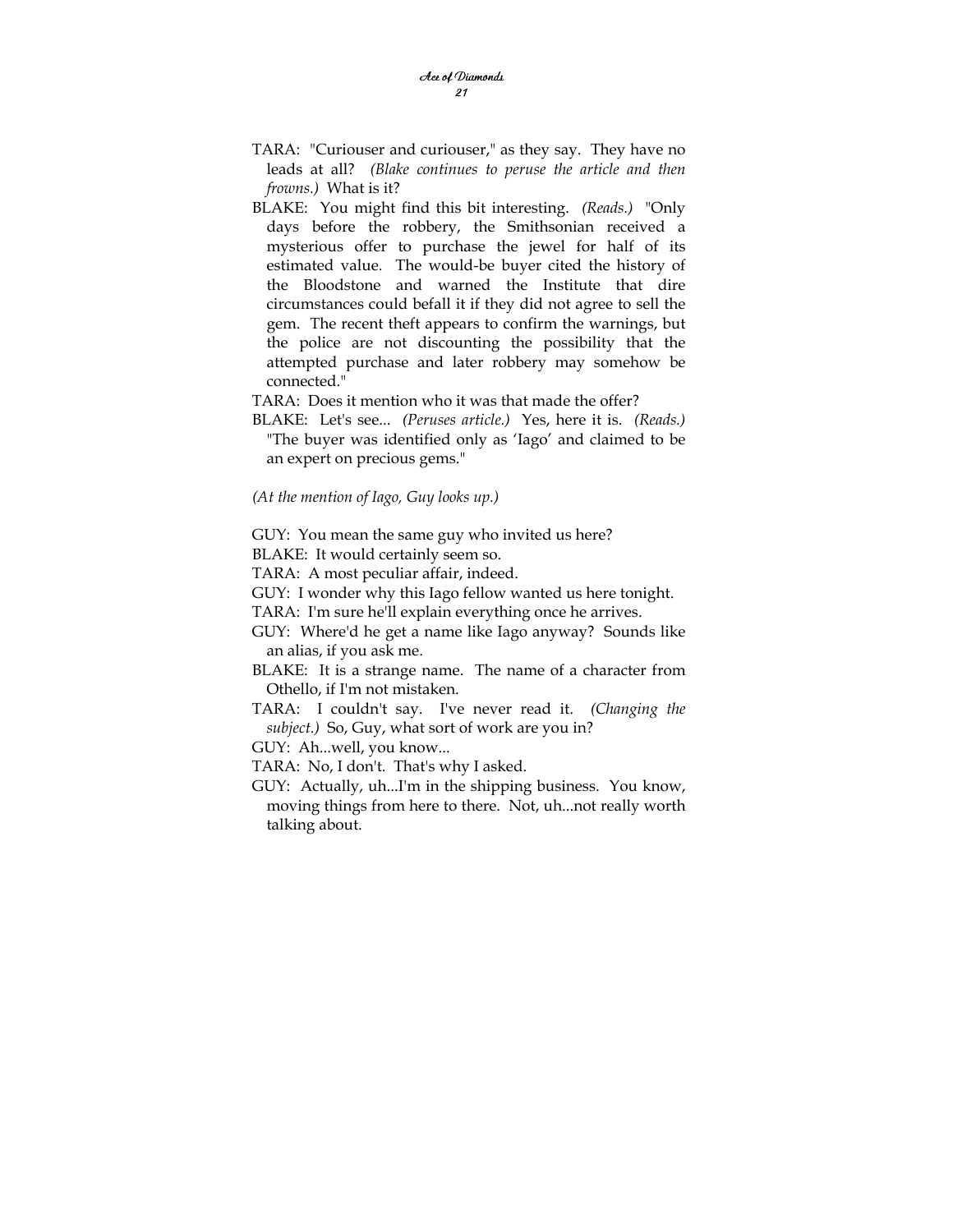BLAKE: Dull, I'm sure.

TARA: *(To Guy.)* Does it pay well?

GUY: Depends what I have to, uh, ship. *(Uncomfortable.)* Say, I saw some coffee and tea in the kitchen. Either of you want anything? It looks like we're going to have to help ourselves.

TARA: A cup of tea, if you would. With milk and sugar, please.

GUY: Sure. And for you, Blake, a glass―

BLAKE: The same for me, if you please.

*(Guy realizes his slip-up.)* 

GUY: Uh, sure. I'll be right back with those. *(Exits USL.)* 

TARA: A very nervous man, I'd say.

- BLAKE: Incompetent, if you ask me. That's been my observation. We only just met this evening, of course.
- TARA: Of course. So, tell me, Mr. Howard, what's your interest in the Bloodstone?
- BLAKE: Purely professional, I assure you. I have an interest in large, famous gems, particularly those with some history attached. I've been researching a number of such jewels: the Bloodstone, the Hope Diamond, the Moonstone, and other gemstones of that kind. I'm currently working on compiling a book from my findings. Some of these stones have a fascinating, if bloody, past.

TARA: Yes, this one in particular.

- BLAKE: I have studied the Bloodstone in great detail. I find the recent events quite exciting, a whole new chapter for my book.
- TARA: It sounds terribly interesting. Your research must take you all over the world.

BLAKE: It certainly does.

TARA: What was that book Mr. Whitley was reading? Didn't he say that was about the Bloodstone?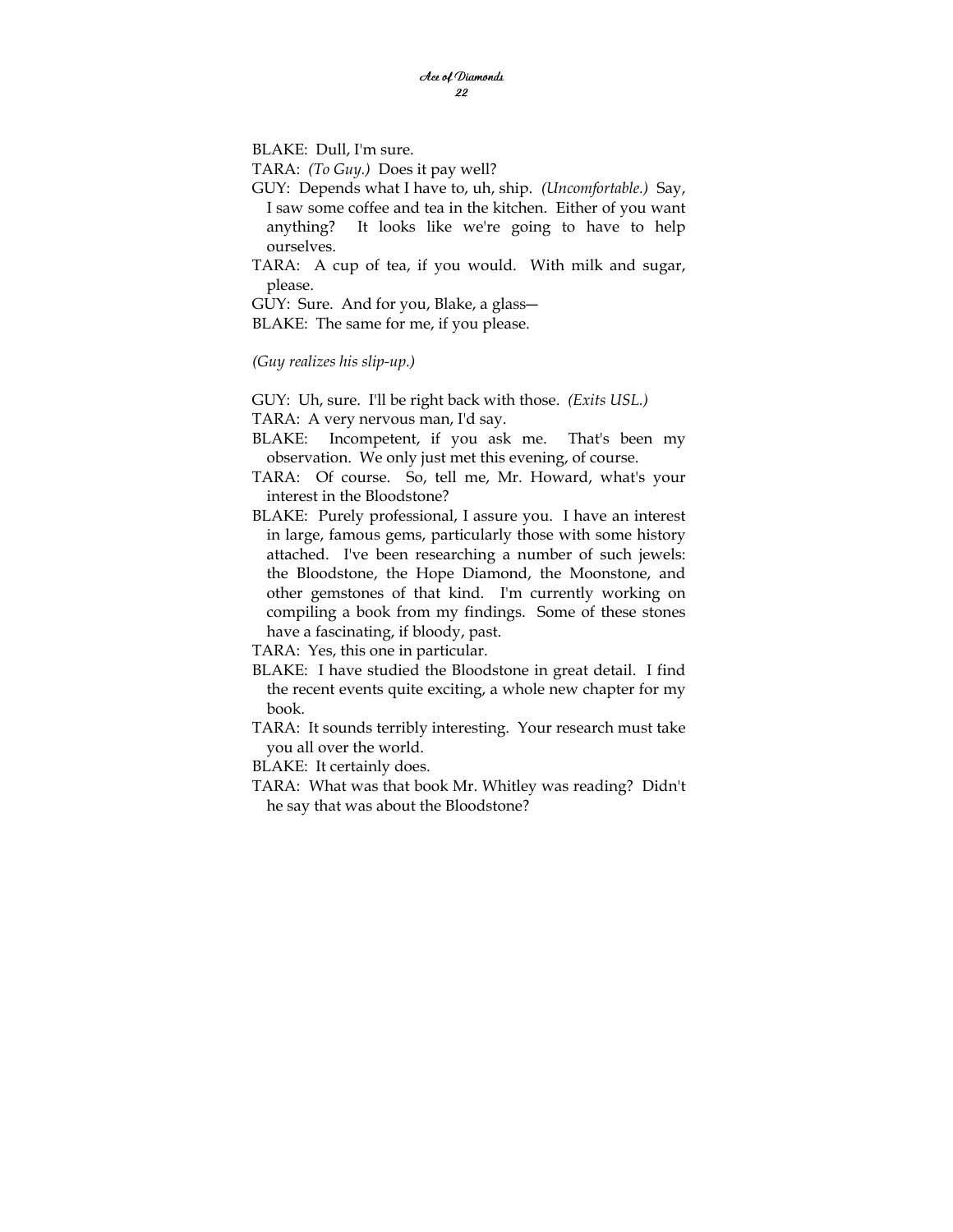BLAKE: Yes, I believe so. *(He crosses to the bookshelves. He sees the book and picks it up.)* Here we are. *(He returns to the couch.)* I've read this one, as a matter of fact. Rather out of date now but a very detailed account nonetheless. Odd, it's not a well-known book except to those like myself. I must say, I'm rather surprised to find a copy of it here.

TARA: A coincidence, I'm sure.

BLAKE: A most remarkable one.

- TARA: Mr. Iago seems to also have an interest in such jewels. That could be why you've been invited here.
- BLAKE: I must say, I hadn't thought of that. And you…what's your interest in the Bloodstone?
- TARA: Curiosity, nothing more. I enjoy a good mystery, especially a real-life mystery. I certainly look forward to reading your book when it's finished. *(Pause. Blake is deep in thought.)* What's on your mind, Mr. Howard?

BLAKE: This Iago fellow. You said you haven't met him, but do you know anything of him?

TARA: No more than you, I suspect.

BLAKE: So I thought.

*(Kendra and Cynthia enter DSR.)* 

KENDRA: Oh, hello. Some more guests, I see. Unless one of you is our host?

*(When Blake sees Cynthia, he reacts with some surprise, but she gives no hint of recognition.)* 

TARA: I'm afraid not. *(She stands. To Kendra and Cynthia.)*  My name is Tara Reed.

KENDRA: Pleased to meet you. I'm Kendra White, and this is Miss Cynthia Opal.

CYNTHIA: How do you do?

*(They shake hands.)*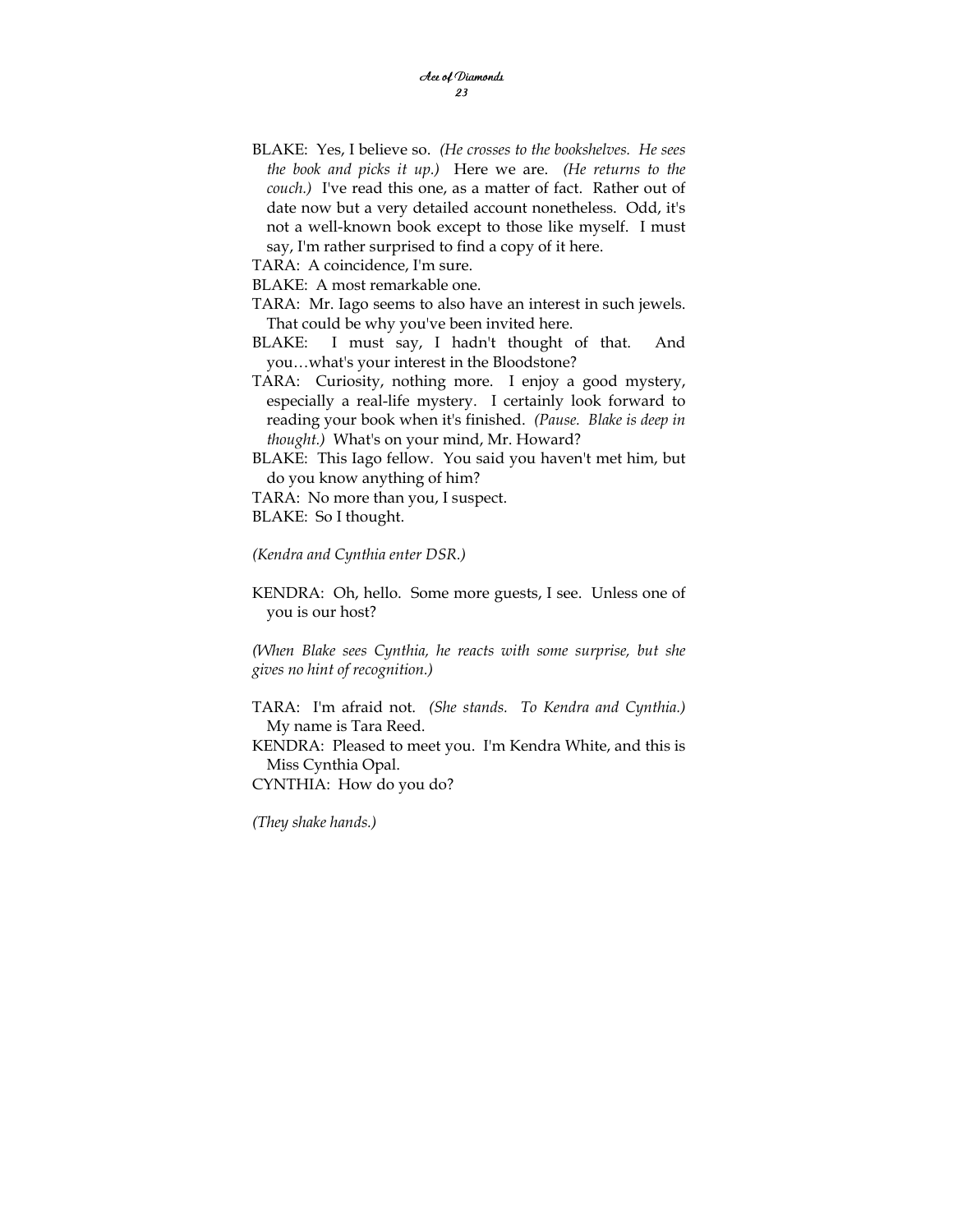TARA: And may I introduce Mr. Blake Howard. CYNTHIA: Good evening, Mr. Howard. BLAKE: A pleasure to meet you, my dears.

*(Guy enters, carrying two cups of tea and one cup of coffee. He gives Blake and Tara their tea.)* 

TARA: And this is Guy Whitley. *(She gestures to Cynthia and Kendra.)* Cynthia Opal and Kendra White.

GUY: Good to meet you, Cynthia.

CYNTHIA: A pleasure, Mr. Whitley.

GUY: Call me Guy. Hey there, Kendra.

KENDRA: Nice to see you again, Guy.

CYNTHIA: Well, shall we sit and get acquainted? Our host seems to have left us to our own devices for the moment.

*(They all sit.)* 

BLAKE: *(To Kendra and Cynthia.)* So, may I assume that you two have also been invited here by Mr. Iago?

CYNTHIA: Yes, though neither of us really know why. We've never met him.

TARA: Have you seen anyone else in the house?

CYNTHIA: No one except for Mr. Baron.

TARA: Mr. Baron?

GUY: Local card shark.

KENDRA: I don't like him. He frightens me. Cynthia and I saw him just a few minutes ago, and he seemed to be studying the house very carefully.

BLAKE: Did you ask what he was doing?

KENDRA: Cynthia did. She asked if he was looking for something, and all he did was give her a playing card from his pocket.

TARA: That's rather odd. What card?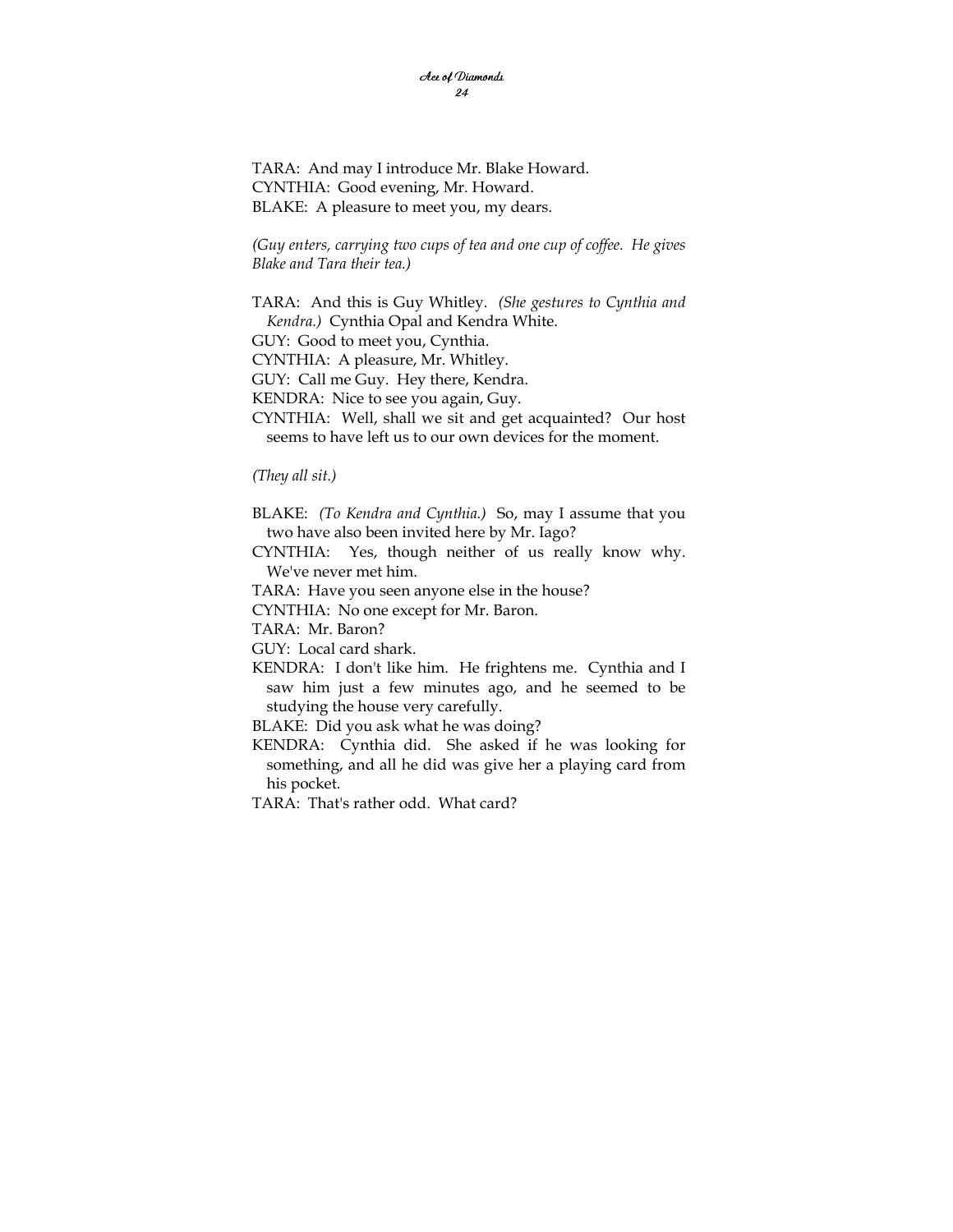*(Cynthia takes a card out of her pocket.)* 

CYNTHIA: The ace of diamonds.

*(Cynthia shows the others the card.)* 

BLAKE: What on earth is that supposed to mean?

- GUY: I think the guy's just obsessed with cards. He was probably looking for a place he could play without us interrupting him.
- KENDRA: I'm not so sure. I'd watch out for him. I don't think he's safe.
- CYNTHIA: At any rate, we seem to have a more important mystery on our hands than Mr. Baron's strange behavior.
- BLAKE: Do you think we should be expecting anyone else? Besides Mr. Iago, of course.
- CYNTHIA: The table in the dining room is set for seven, I noticed.

GUY: Guess we're it then―the six of us and Iago.

TARA: It would seem so.

CYNTHIA: Then perhaps we can puzzle out why we have been invited here tonight, and why Mr. Iago is nowhere to be found.

*(Unseen by the others, Jack enters USC.)* 

KENDRA: Too much like "Ten Little Indians," if you ask me. CYNTHIA: Mr. Iago obviously knows each of us, as we have

all received an invitation from him, correct?

GUY: Yeah, but that doesn't tell us how this guy knows us.

BLAKE: We must have some connection besides this Mr. Iago.

JACK: Of course we do, and it should be obvious if you'd stop and think about it. Not that thinking is your strong point, Mr. Howard.

*(Blake stands.)*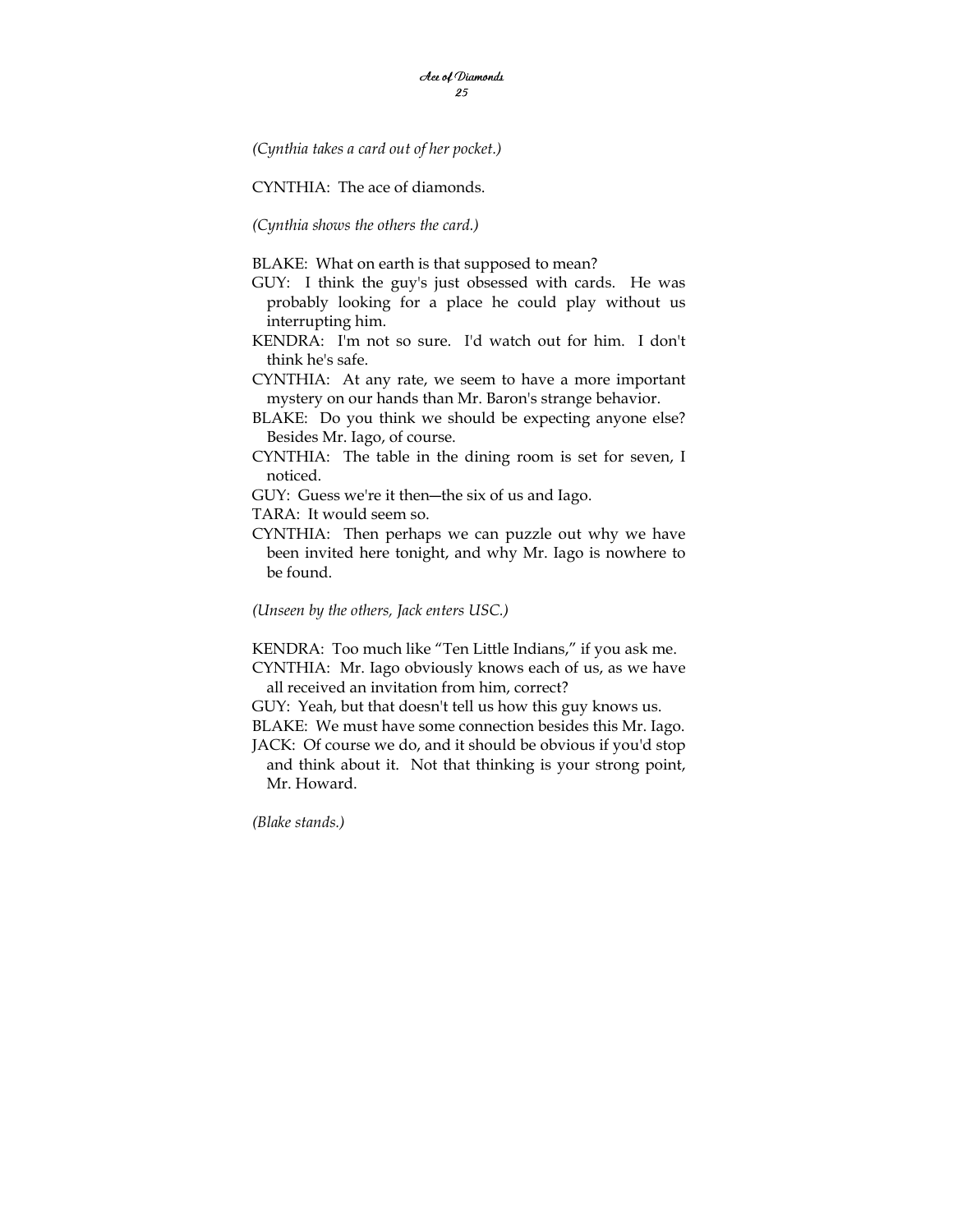BLAKE: Look here, I've had just about enough of your attitude.

JACK: I'm just getting started. Sit down.

BLAKE: And what gives you the right to be in charge?

JACK: Superior intelligence.

TARA: You must be Jack Baron.

JACK: And you must be Number Six.

TARA: Yes, Tara Reed.

JACK: *(Insincere.)* A pleasure, I'm sure. Well, now that our little party is complete―

TARA: Aren't you forgetting our host?

JACK: You think he's going to show up, do you?

TARA: Why wouldn't he, Mr. Baron?

- BLAKE: Yes, why? Demonstrate your "superior intelligence" for us.
- JACK: I've read enough mysteries to know when something is up. And let me tell you, ladies and gentlemen, something is definitely *up* in this house.

GUY: Can't say I disagree with you there.

JACK: This has all the makings of a classic mystery: six strangers, a missing host, a house in a remote location, no telephones―

KENDRA: What do you mean no telephones?

JACK: There are no telephones in this house.

BLAKE: And how might you know that?

JACK: I looked. It's called "observation," Mr. Howard. Contrary to what some of you might think, I don't spend all my time playing cards.

KENDRA: I don't like it. I don't like it all.

CYNTHIA: Anything else we should be aware of?

JACK: Guns, and lots of them.

KENDRA: What?

JACK: Didn't you see the display in the trophy room?

KENDRA: Surely those are all for show!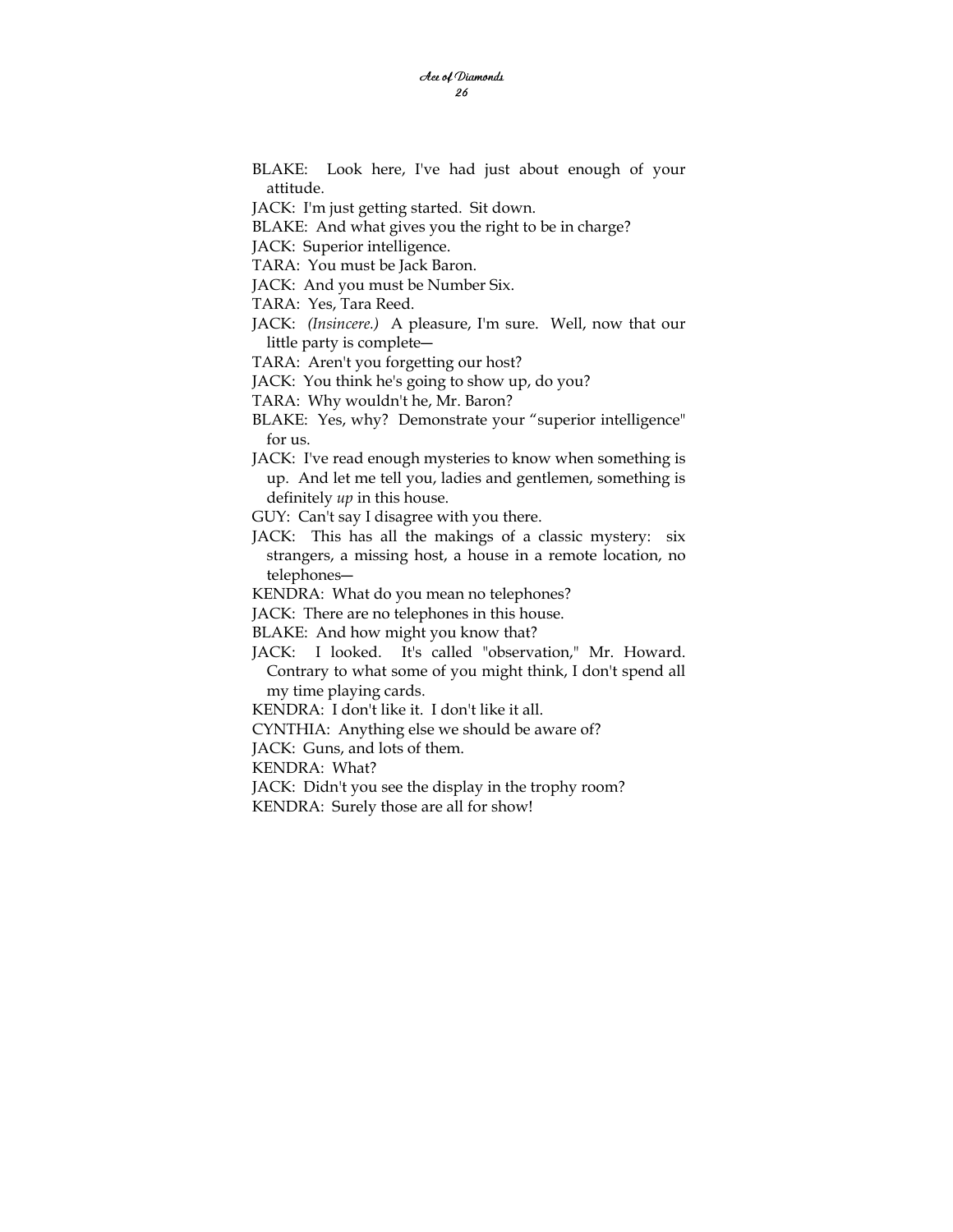GUY: The Bloodstone?

JACK: Bingo. You want to know our connection? There it is. Whatever our reasons may be, we all have an interest in the Bloodstone. Our host Iago does as well. Mark my words, that ruby is at the center of this little puzzle.

BLAKE: How do you know all this?

JACK: That would be the superior intelligence at work.

TARA: Is that your part in this? The arrogant know-it-all?

JACK: *(Bows.)* There can be only one.

TARA: Usually the first to go in a mystery, aren't I right?

JACK: Every good mystery needs a murder.

KENDRA: Don't say that!

JACK: Why? Afraid it will happen? I didn't think you'd be the type to shy away from blood.

KENDRA: *(Looking away.)* And how would you know that? JACK: How, indeed.

TARA: Mr. Baron, you're saying the reason Iago has brought us here is linked to the Bloodstone?

JACK: That's exactly what I'm saying.

TARA: What makes you so certain?

JACK: I didn't get where I am by being blind to the obvious.

BLAKE: And just where have you gotten yourself, Mr. Baron?

JACK: Wouldn't you like to know…

BLAKE: What's the matter…guilty past?

JACK: No more than the rest of you.

BLAKE: And what do you know about us?

JACK: Enough.

BLAKE: What's that supposed to mean?

CYNTHIA: That you should sit down and shut up!

BLAKE: I beg your pardon?

CYNTHIA: You have no clue as to what's going on here, so let someone talk who does!

JACK: I wouldn't bet my life on it, but you go right ahead. Last but not least, our mystery is topped off by one large and very priceless ruby.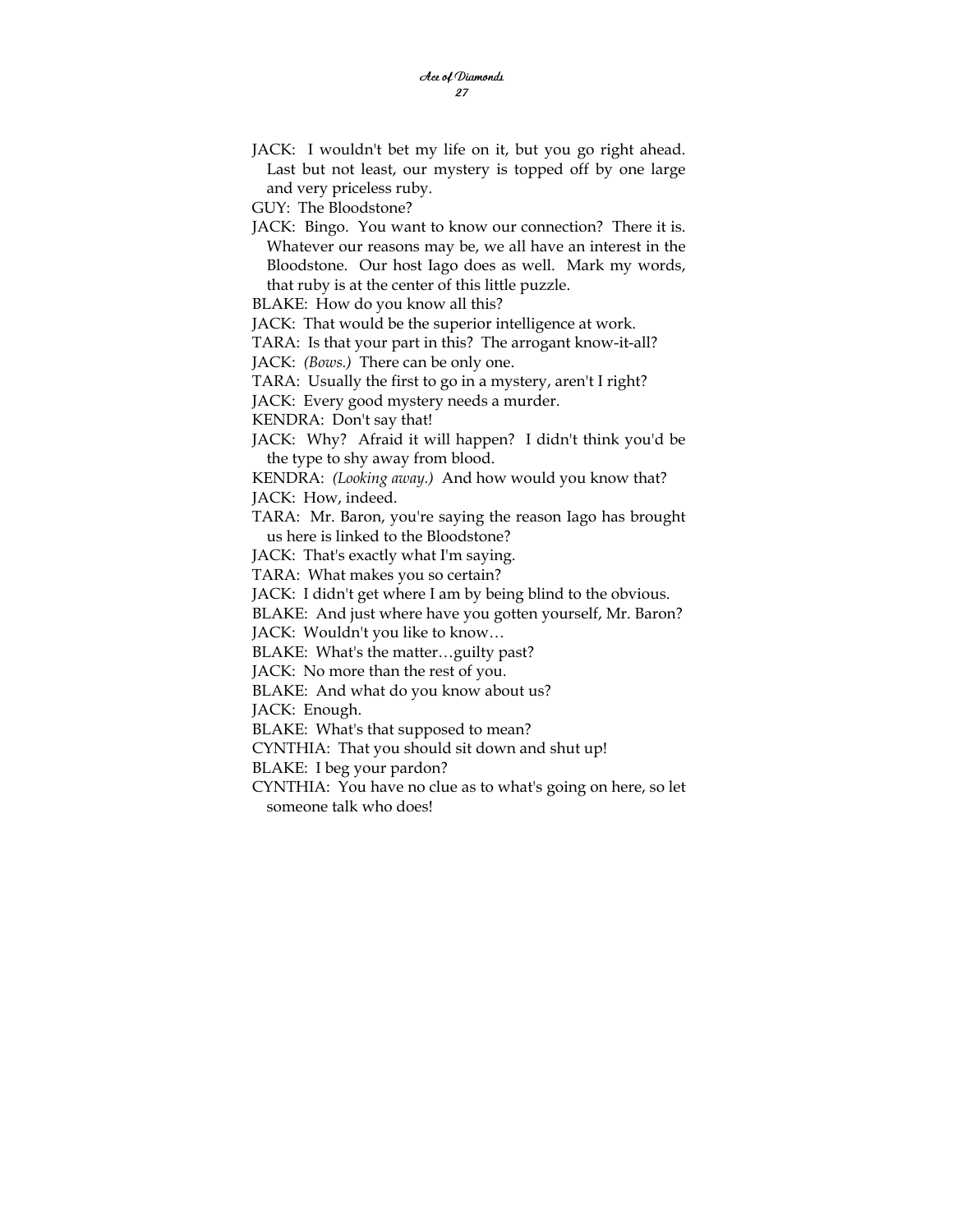- GUY: Hey, guys! Take it easy! It's not like there's been a murder or anything.
- BLAKE: There might be, if you don't shut your mouth!
- KENDRA: Please, there's no need to shout.
- BLAKE: *(To Cynthia.)* And you, why should we trust Mr. Baron when he refuses to tell us anything about himself?
- TARA: An excellent point.
- JACK: I could care less if you trust me or not. Suffice it to say I am an appraiser of precious gems, somewhat of an authority on the matter.
- TARA: That would be your interest in the Bloodstone.
- JACK: Very good, Miss Reed. I'm glad to see someone else around here has some brains. *(Blake becomes visibly angry. To Blake.)* Doesn't take much to rile you up, does it?
- BLAKE: You enjoy pushing other people's buttons, don't you? JACK: You're almost too easy.
- GUY: So how come you're so talkative all of a sudden?
- JACK: I'm not in the middle of a card game.
- KENDRA: How do you know so much about what's going on here, Mr. Baron? That is, if you don't mind my asking.
- JACK: I figured it out. We're in the middle of a big game here, and I don't intend to be on the losing side.
- TARA: I think you may be making too much of nothing. You have no proof this isn't anything more than an ordinary dinner party.
- KENDRA: Well, we do all seem to be interested in the Bloodstone.
- BLAKE: I'm not convinced that isn't mere coincidence.
- CYNTHIA: Perhaps you'd like to tell us about your interests, Mr. Howard.
- BLAKE: As I explained to Miss Reed, I am currently writing a book about the Bloodstone and other such famous gems, nothing more.
- JACK: You'll forgive me if I doubt that.
- GUY: So, Blake, can you tell us why this ruby is so famous? Why is it called the Bloodstone, anyway?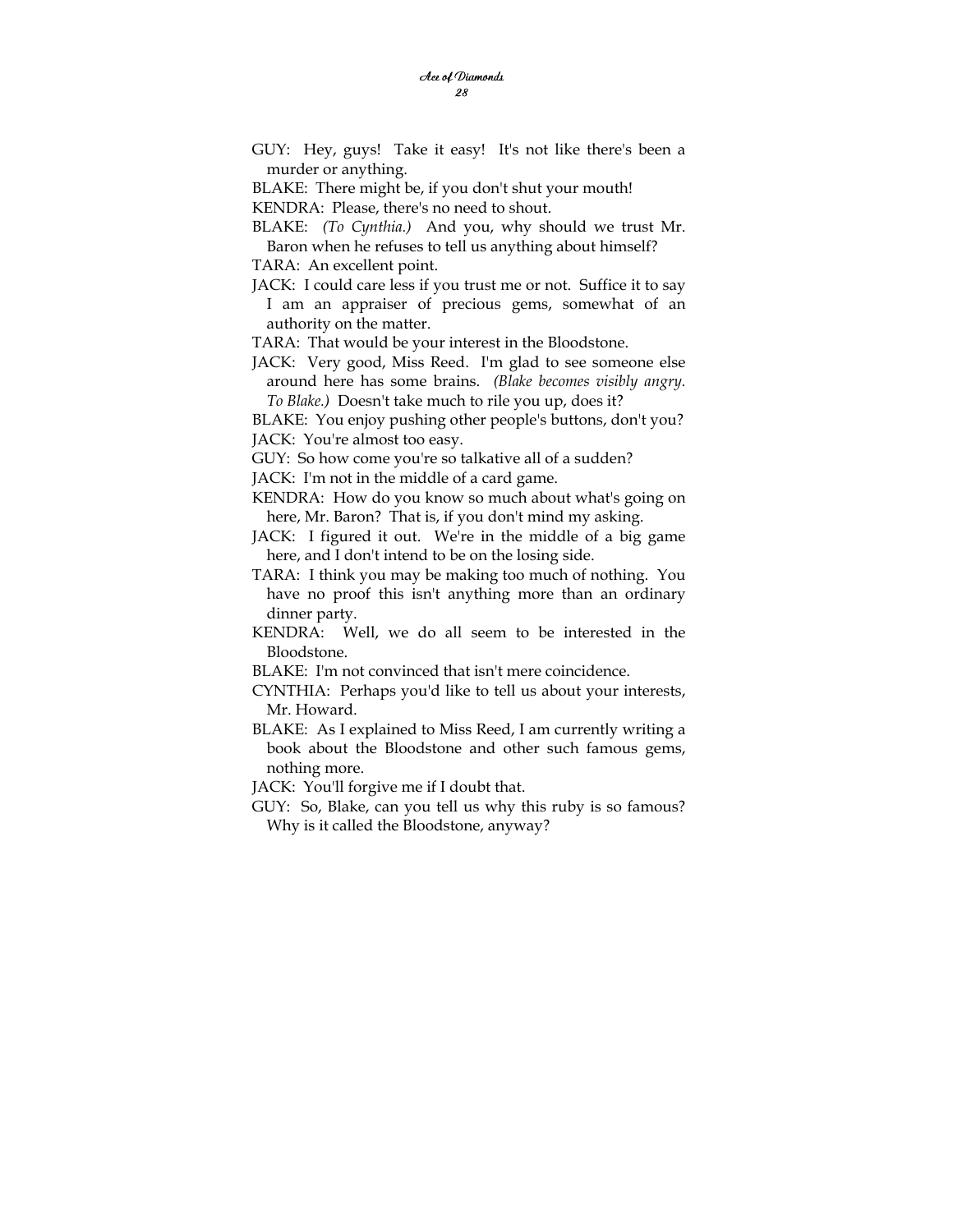JACK: Yes, *Professor*, do tell.

- KENDRA: It's because of the curse. Ever since the raw stone was cut into its present shape, all the owners of the Bloodstone have met with a rather unpleasant fate.
- BLAKE: Yes, that's right. Some of the past owners have been murdered. Others have met with unusual accidents. I, however, am inclined to assign such events to coincidence, accentuated by human imagination.
- JACK: My experience is that there is no such thing as coincidence.
- KENDRA: But isn't it strange, Mr. Howard, that such terrible things have happened to everyone who has owned the ruby?
- CYNTHIA: How do you know so much about it, Kendra?
- KENDRA: I'm a curator at the Smithsonian. I oversee the wing of the Institute where the Bloodstone was displayed. I've read a great deal about it.
- CYNTHIA: Now that does seem to be more than just coincidence. What can you tell us about the theft? How did the thieves get around the alarms?
- KENDRA: I...I have no idea how it was done. I'm not in charge of security.
- CYNTHIA: Still, you must know something about how the security system works.

KENDRA: Yes, a little.

- CYNTHIA: And why is it you've been refusing to talk to reporters?
- KENDRA: *(Startled.)* What do you mean?
- CYNTHIA: I tried to speak with you the day after the theft, but I was told you weren't available for comment.
- BLAKE: What were you doing at the Smithsonian?
- CYNTHIA: I'm a reporter. I was covering a story. I had a hard time getting any answers.
- KENDRA: I...I was told not to speak with reporters. The Institute issued an official statement. It gave all the details. I really can't tell you anything more.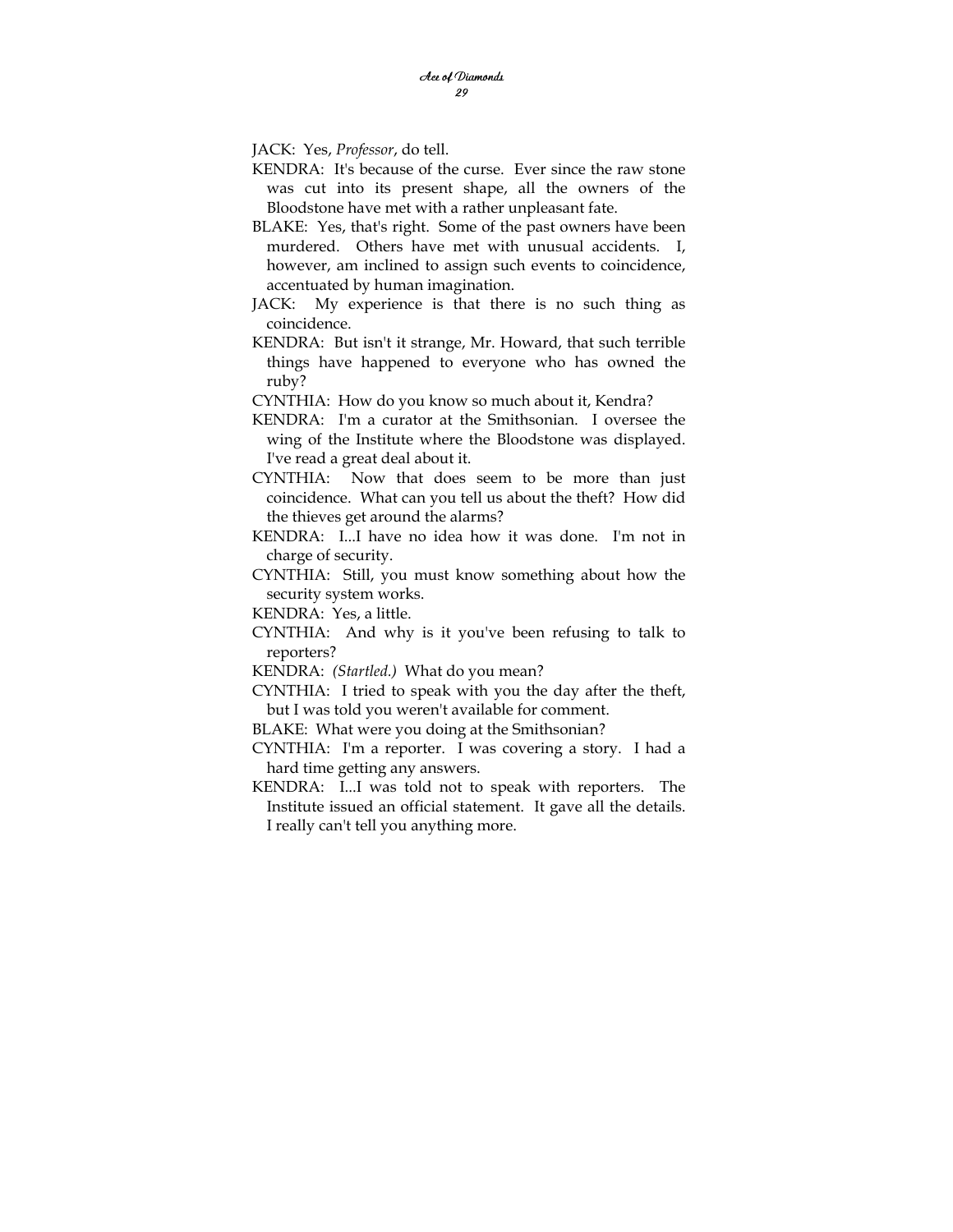JACK: Or won't.

GUY: Hey, take it easy on her. If she doesn't know anything, then she doesn't know anything.

CYNTHIA: And you, Guy? How do you make your living?

GUY: *(Uncomfortable.)* Me? Uh, well...like I told Blake and Tara, I'm in the shipping business. Nothing exciting.

- CYNTHIA: And how does that connect you to the Bloodstone?
- GUY: I used to know someone who had a thing for valuable gems. *(Blake shoots Guy a look.)* This whole business caught my eye, that's all.
- CYNTHIA: Would your friend know anything about the Bloodstone? Or the theft?
- GUY: I, uh, couldn't say. Haven't talked to him in quite awhile.

CYNTHIA: Some sort of disagreement?

*(Blake is shooting Guy a fixed, penetrating stare.)* 

GUY: *(Really uncomfortable.)* You could say that.

CYNTHIA: What exactly is it you ship?

GUY: Stuff for museums mostly. What about you, Tara? What's got you so interested in this ruby?

TARA: I enjoy a good mystery, that's all.

JACK: The Bloodstone certainly provides that.

GUY: That's for sure.

- BLAKE: *(Sarcastic.)* This has been a fascinating discussion, but pointless!
- KENDRA: Except Mr. Baron is right. We do seem to be connected by the Bloodstone, if nothing else.
- BLAKE: As I said, coincidence, nothing more. Just about everyone at the moment is interested in the Bloodstone. It's simple curiosity. What do you say to that, Mr. Baron?
- JACK: Curiosity and coincidence didn't invite us to this house. However many people may be fascinated by the mystery of the Bloodstone, we're the six who are here.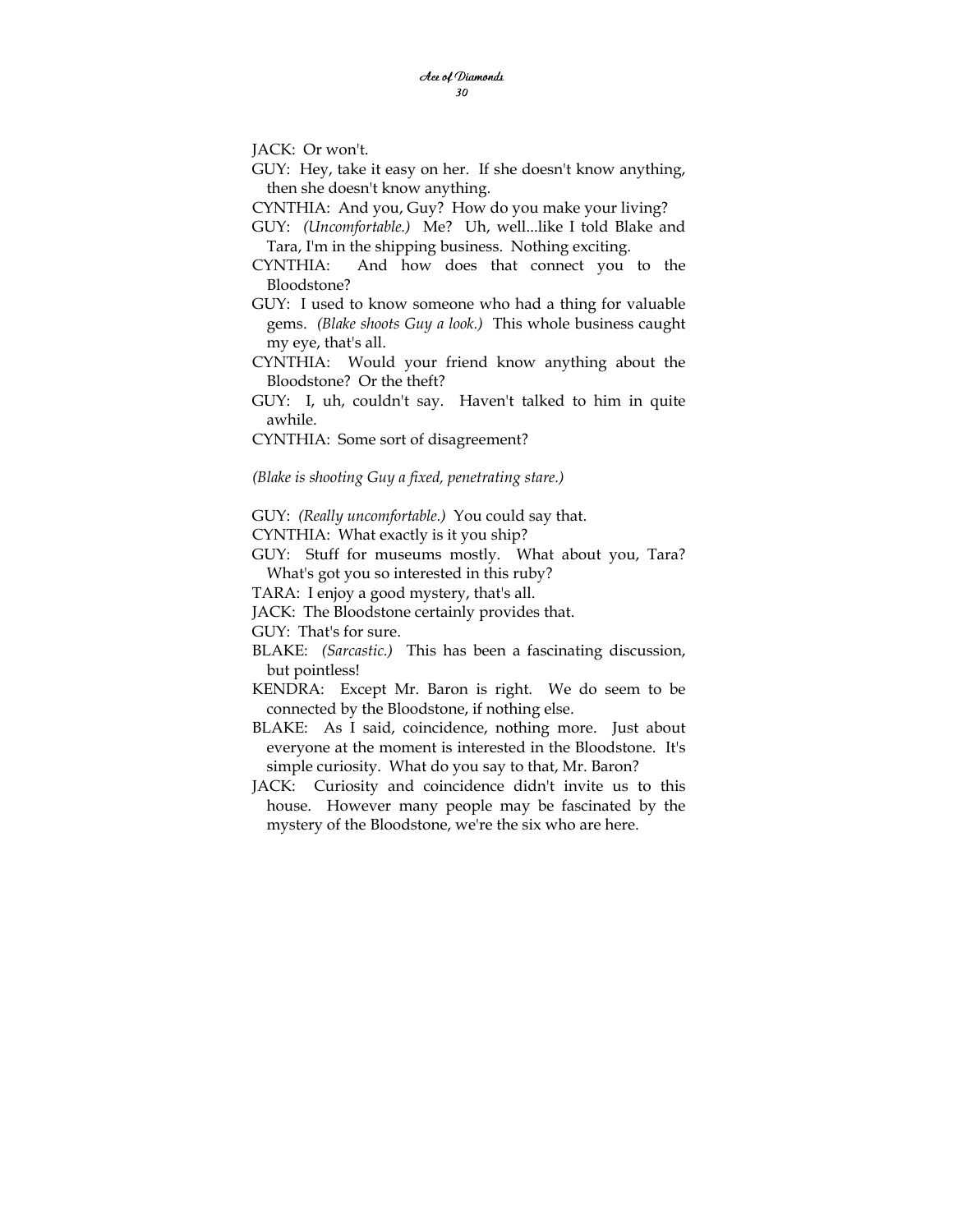- GUY: He's got a point. What other connection could we have?
- BLAKE: Mr. Iago will undoubtedly explain that when he arrives.
- GUY: What if Jack's right? What if Iago isn't coming?
- KENDRA: Or what if he's here already…hiding somewhere and watching us?
- BLAKE: I think Mr. Baron's imaginative notions of a "classic mystery" are beginning to get to you, Miss White. What possible reason could Iago have for inviting six strangers only to murder them?
- KENDRA: Have you ever read "Ten Little Indians"?

BLAKE: No.

- KENDRA: Perhaps you should. I wish I hadn't.
- GUY: Hey, it can't hurt to take a better look around this place. Jack, Kendra, and Cynthia said they saw you poking around earlier. Find anything interesting?
- JACK: Yes. No telephones, no Iago, and enough weapons to equip a small army. Look around, if you like, but don't expect my help.
- BLAKE: What's the matter…afraid of what you might find?
- JACK: I already know what you'll find…nothing. You don't even know what to look for.

GUY: What should we be looking for?

BLAKE: Perhaps you'd care to enlighten us "poor fools."

JACK: Not particularly.

- BLAKE: Very well then, stay here. If we're fortunate, Iago will do you in while we're gone. I'll take the upstairs, if anyone would care to join me.
- TARA: I will, Mr. Howard.
- JACK: Happy hunting.

*(Tara and Blake exit USC.)* 

GUY: Guess I'll poke around downstairs. *(To Cynthia and Kendra.)* Coming, you two?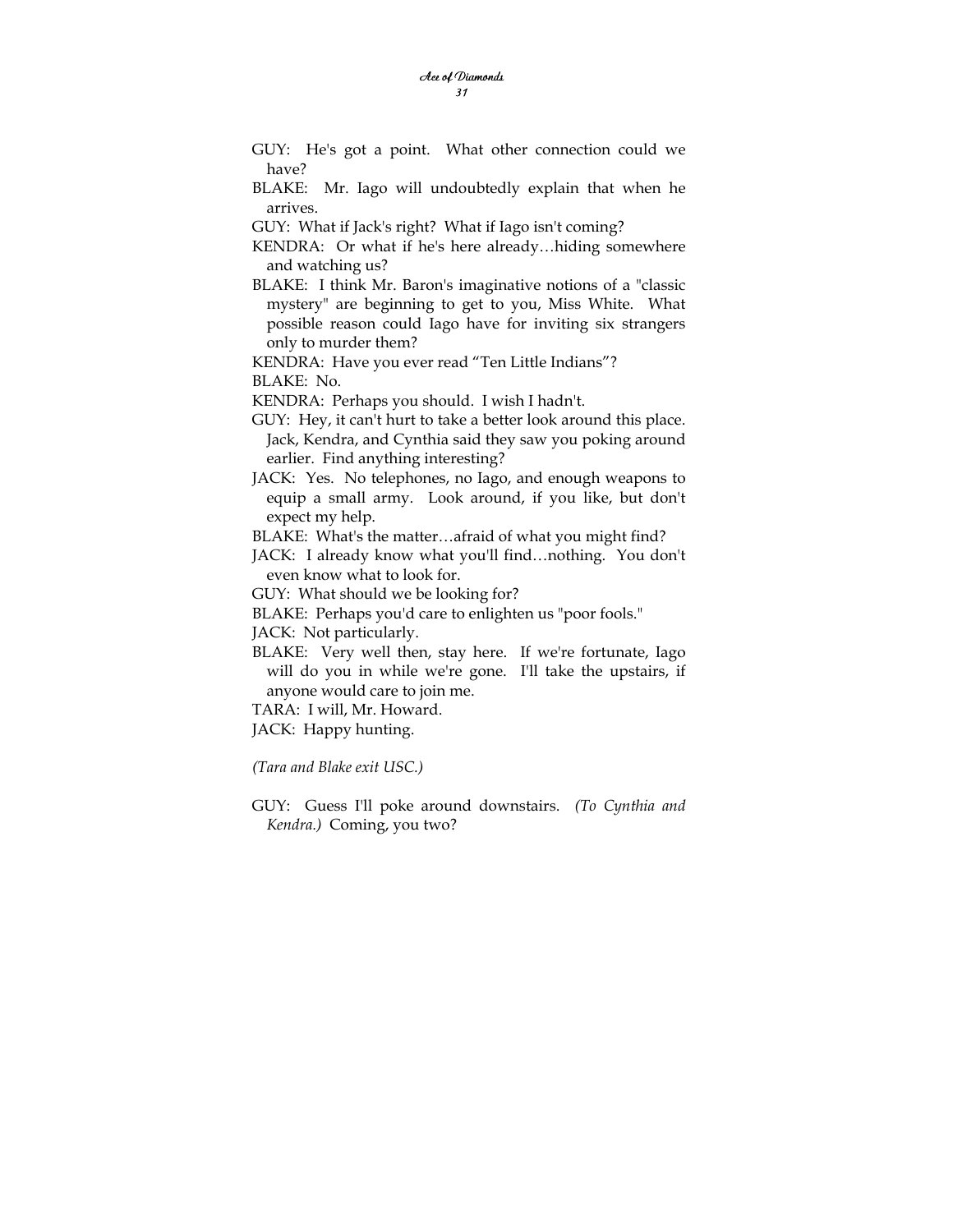CYNTHIA: I think I'll stay here as well. JACK: Why don't you go with Guy, Miss White. I'm sure he'd enjoy the company. KENDRA: Yes, I...that sounds like a good idea. GUY: After you, Kendra.

*(Kendra and Guy exit DSR.)* 

JACK: What a bunch of saps. They don't have the slightest idea what's going on here.

CYNTHIA: Are you certain that we do? We could be wrong.

JACK: I'm never wrong.

CYNTHIA: If you're not careful, Jack, that ego's going to be the death of you. So, did you find it?

JACK: Not yet, but I will.

CYNTHIA: But you still think the Bloodstone is here?

- JACK: I'm certain of it. Classic mystery, classic mastermind behind it. I understand how they think. Mark my words: Iago has brought the Bloodstone to this house.
- CYNTHIA: Don't get too confident, Jack. We're nowhere near finding it, and now we have some competition on our hands. Kendra told the others about the card, and they aren't all as stupid as you may think.

JACK: You got the message, that's all I cared about.

- CYNTHIA: In case you haven't noticed, the others are all rather suspicious of you.
- JACK: Let them be suspicious. I don't care.
- CYNTHIA: I thought we agreed to keep a low profile and not attract any attention.
- JACK: I changed my mind.
- CYNTHIA: Look, Jack, I don't want to blow this because you feel like pushing everyone around!
- JACK: I'll handle this however I choose. Don't forget who's in charge here. You do exactly what I tell you to do.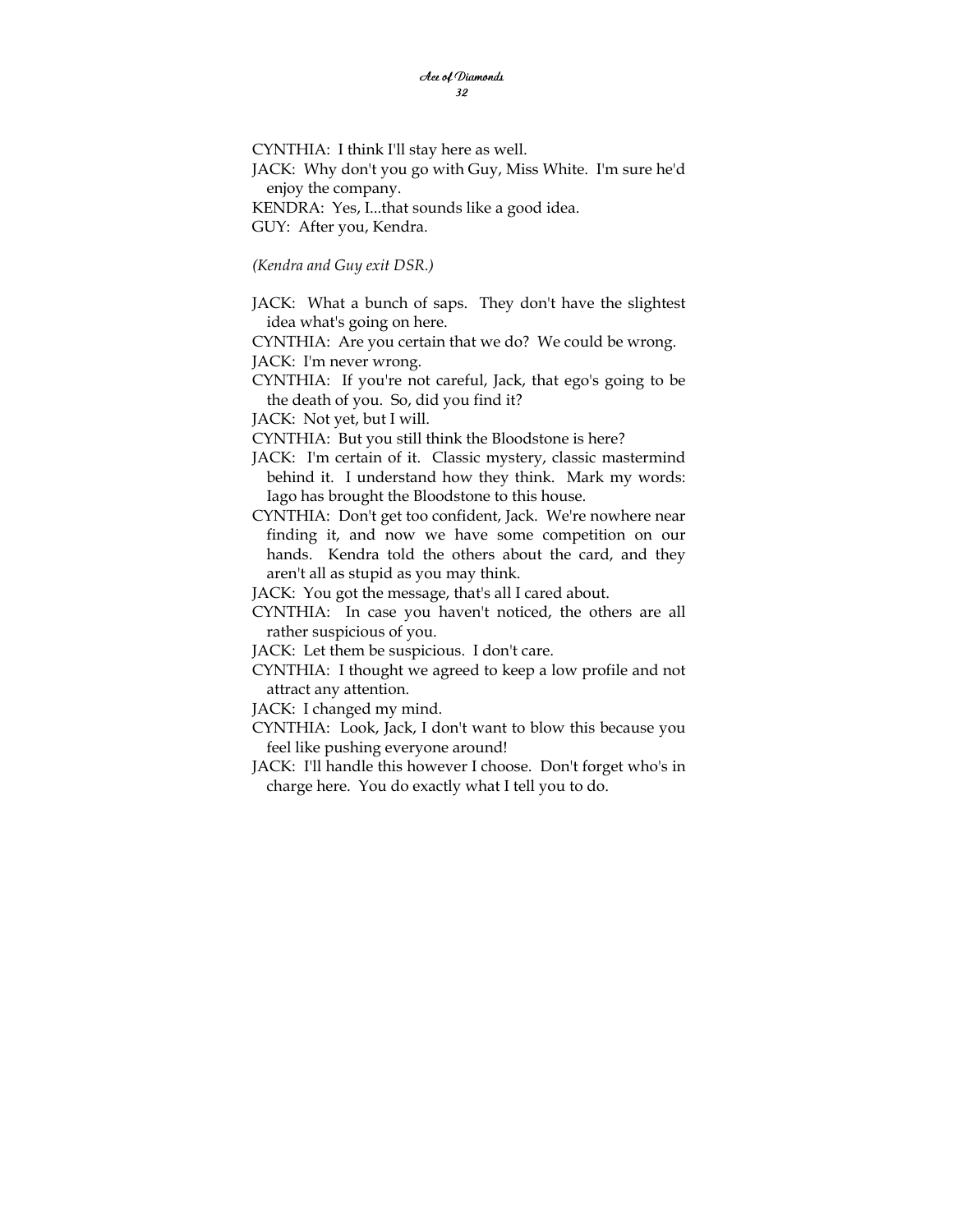- CYNTHIA: Fine, so long as we split the money 50-50, like we agreed. Just remember, I'm not someone you can push around. We're partners again.
- JACK: Just for tonight. Don't push your luck. You doublecrossed me once, and I haven't forgotten it. We'll sell the Bloodstone, split the money, and part company. This time for good.
- CYNTHIA: First we have to find the Bloodstone.

JACK: We will.

CYNTHIA: What if the others find it first?

JACK: They're looking for a person, not a ruby. They won't find anything they aren't meant to find.

CYNTHIA: And if there is someone else in the house?

JACK: There's no one else here. Iago will want to be watching us, and the best way to watch us is to be one of us.

CYNTHIA: You think Iago is one of the others?

JACK: Or one of us.

CYNTHIA: Are you saying I'm Iago? Your ego must be getting the better of you, Jack. The last thing I'd do would be to set up all this in order to join up with you again.

JACK: Who said I thought you were Iago? How do you know he's not me?

CYNTHIA: Because you didn't want to renew our partnership any more than I did.

JACK: *(Sarcastic.)* I wonder why. After our last job together you turned me in.

CYNTHIA: It was that or get caught myself. You would have done the same, and you know it. Besides, you got your share of the money.

- JACK: Only after I gave the police the slip and tracked you down.
- CYNTHIA: You still got it, so what are you complaining about?

JACK: Just watch your step, or next time you'll be the one to get it.

CYNTHIA: Do you treat all your partners this way?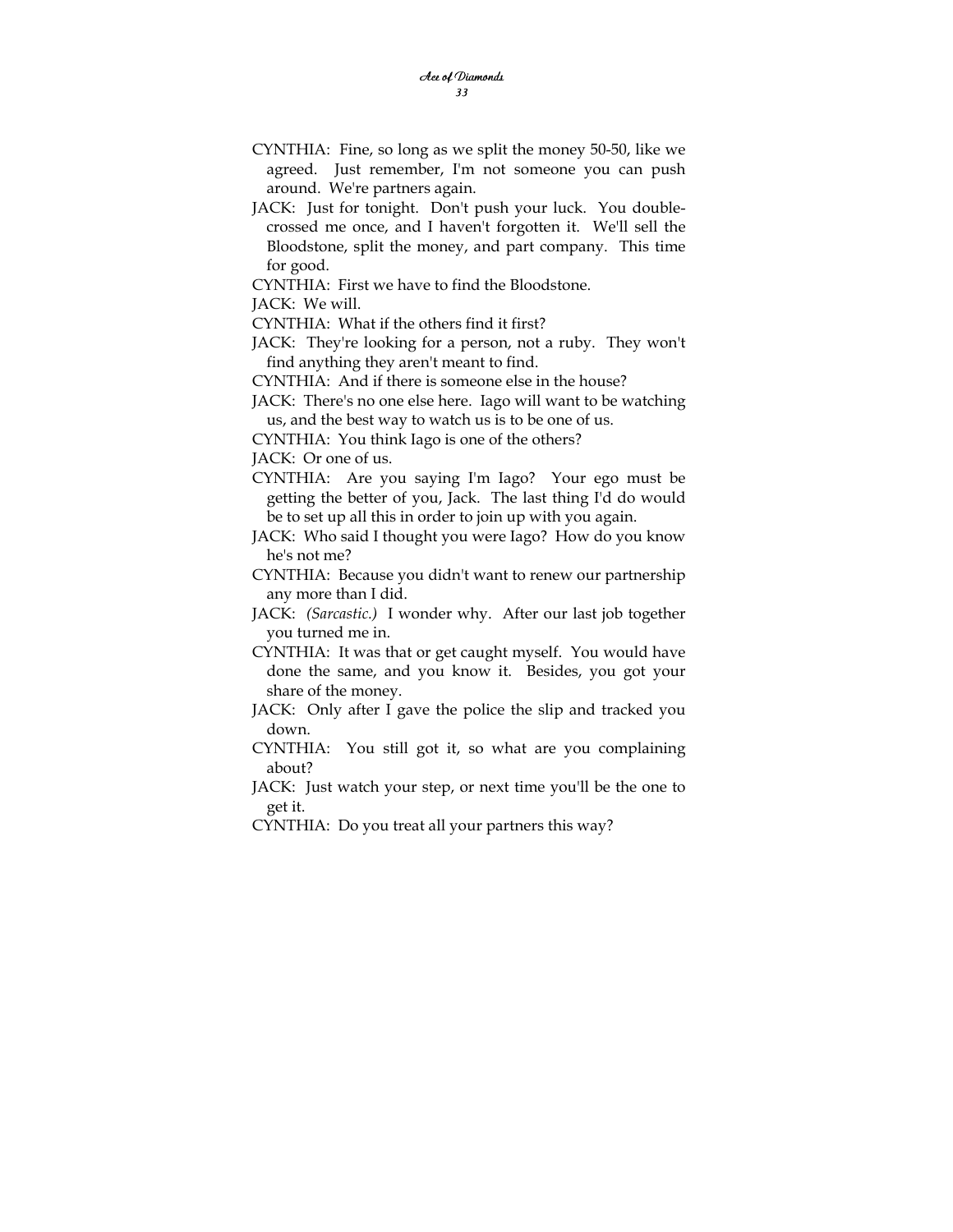JACK: Yes, and they usually deserve it, too.

CYNTHIA: No wonder your last one tried to do you in!

JACK: How do you know about that?

CYNTHIA: I've kept tabs on you. I have contacts of my own, you know.

JACK: She'll get hers, too.

CYNTHIA: Anyone I know?

JACK: Not until tonight.

CYNTHIA: Someone here? *(Thinks.)* Kendra? *(Jack nods.)* I wouldn't have thought her capable of murder.

- JACK: Nor would anyone else. That's what made her such a perfect partner. You should have come to see me the other day. I could have given you quite the story on Miss Kendra White.
- CYNTHIA: Do you think she knows something about the theft?
- JACK: Maybe, but what she does know something about is the security system. She neglected to mention in your little interview that she's an expert on computers. If she put her mind to it, she could hack her way into the Pentagon in five minutes flat.

CYNTHIA: And how would you know that?

JACK: I timed her.

CYNTHIA: She's just full of surprises, isn't she?

JACK: Tell me about it.

CYNTHIA: So what happened?

- JACK: She eventually decided she wanted out of our partnership…felt it was too dangerous. What she didn't understand is that a partnership isn't over until I say it's over. So she put a dose of arsenic in my tea. Unfortunately for her I'm too stubborn to die.
- CYNTHIA: You mean fortunately for you she didn't know how much poison to use.

JACK: The point is, I'm still alive and her days are numbered. CYNTHIA: She can wait until after we have the Bloodstone.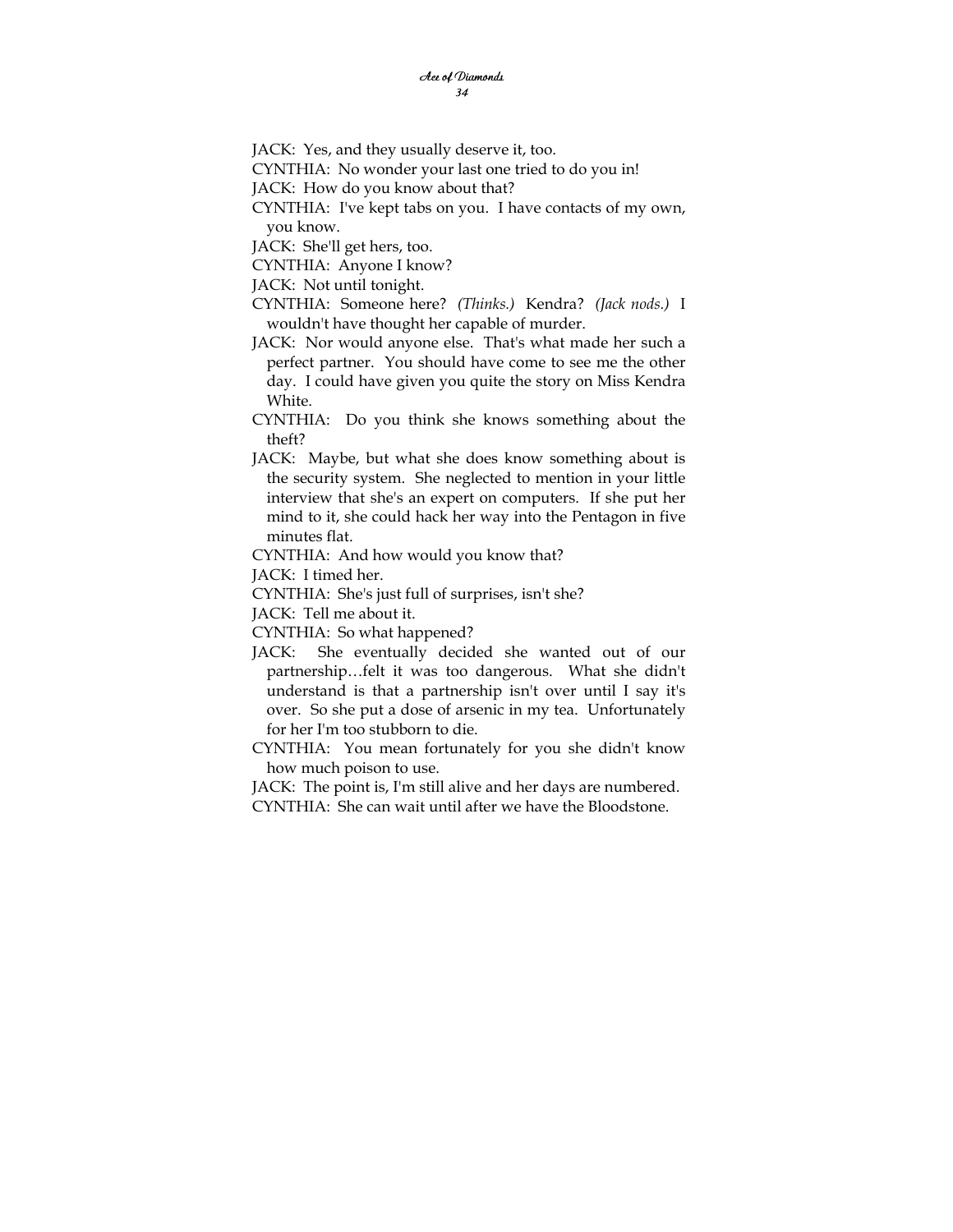- JACK: Don't worry. Kendra White isn't going to get between me and my money again.
- CYNTHIA: Then what are we sitting around here for? Shouldn't we be looking for the Bloodstone?

JACK: Not yet.

CYNTHIA: What are you waiting for…a murder?

JACK: What else? It's what Iago lured us here for. Keep your eyes open. He just needs to wait for us to be alone.

CYNTHIA: Maybe that ruby really is cursed.

JACK: I don't believe in curses. Besides, I don't want to own it. I just want to sell it. *(He starts to exit.)* 

CYNTHIA: Where are you going?

JACK: I want to see what the others are up to.

CYNTHIA: Didn't you just say we shouldn't be alone?

JACK: You can take care of yourself, and so can I.

CYNTHIA: So what's our next move?

JACK: To stay alive. The rest will follow.

*(Jack exits USL. Blake enters USC.)* 

BLAKE: Ah, Miss Opal, you're still here. Where's Mr. Baron?

CYNTHIA: He just left. He got tired of just sitting and waiting. Find anything?

BLAKE: No, but Miss Reed was worried about you. She thought that perhaps Mr. Baron might take advantage of our absence and attempt to murder you.

CYNTHIA: I know how to deal with the likes of Mr. Baron, just like I know how to deal with you.

BLAKE: I beg your pardon?

CYNTHIA: It's been a long time, Blake, but not nearly long enough.

BLAKE: I'm afraid I don't know what you're talking about.

CYNTHIA: Don't play the "perfect strangers" bit with me. I know who you are.

BLAKE: You are obviously mistaking me for someone else. I am quite certain we have never met before tonight.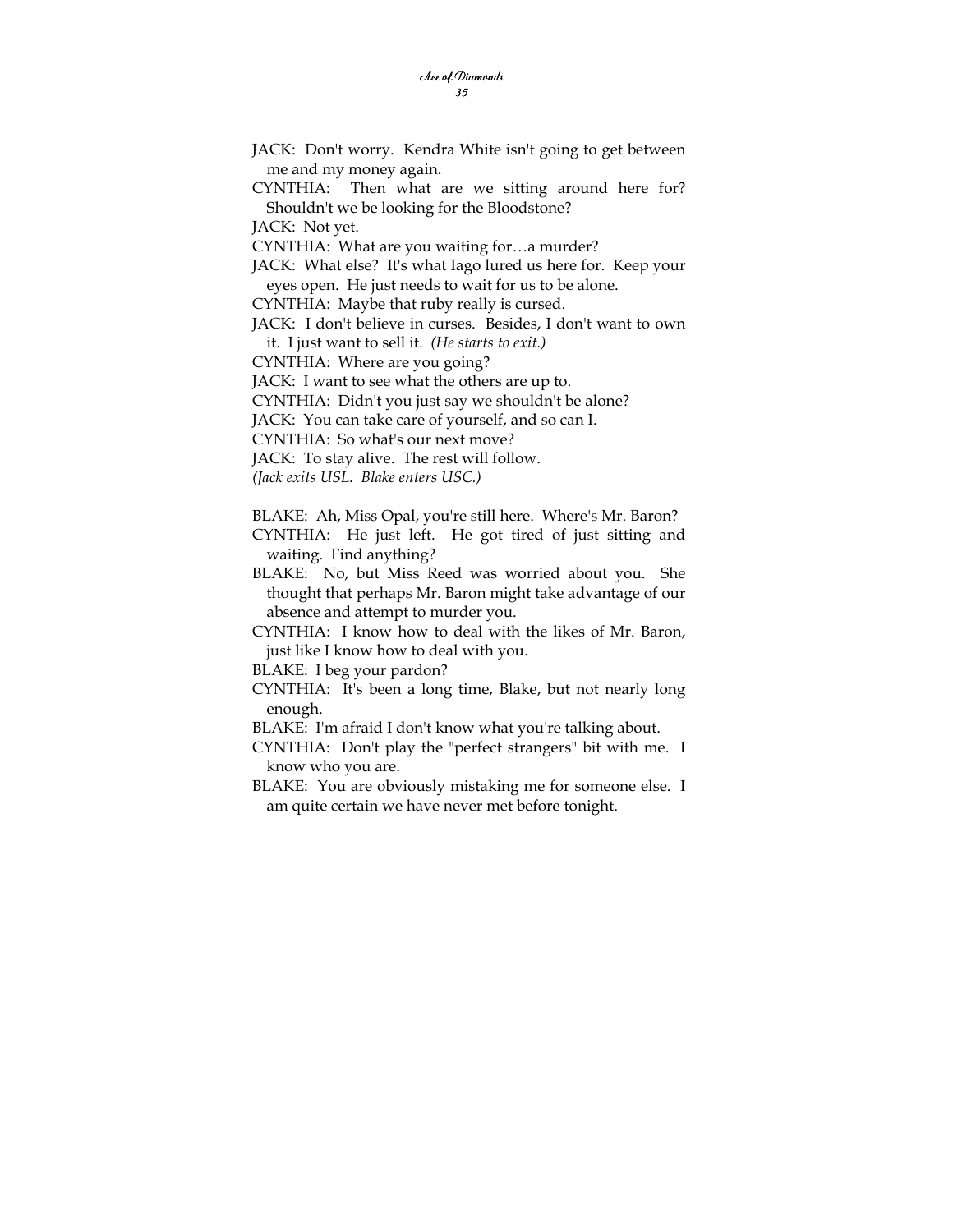CYNTHIA: Nice try, but I knew who you were the moment I saw you. Feigning ignorance won't help.

*(Blake tries to exit USC.)* 

BLAKE: If you'll excuse me, I had better get back to Miss Reed.

*(Cynthia blocks his way.)* 

- CYNTHIA: *(Sinister.)* What's your hurry? No time to catch up with an old friend?
- BLAKE: I assure you, Miss Opal, I am not who you think I am. Now, let me pass.
- CYNTHIA: Drop the pretense, Blake, I see right through it. You never were a very good actor.
- BLAKE: *(Angry.)* Look here, Miss Opal, I see no reason for you to harass me in this manner!
- CYNTHIA: Now, that's the partner I remember! It was always easy to set you off. Well now it's my turn. I've spent years trying to track you down ever since the jewel heist in London when you split with the loot and left me to take the fall. Remember that? I certainly do. I'll have to thank Mr. Iago for arranging this reunion. Too bad it can't last.

BLAKE: Are you threatening me?

CYNTHIA: Right now I have more important things to worry about than revenge. But don't worry, I'll have more to say to you later.

*(Guy enters DSR.)* 

GUY: Hey there!

CYNTHIA: Hello, Guy, found anything yet?

GUY: Nope, nothing so far.

CYNTHIA: Well, maybe I'll go and give the others a hand. It's been nice chatting with you, Mr. Howard.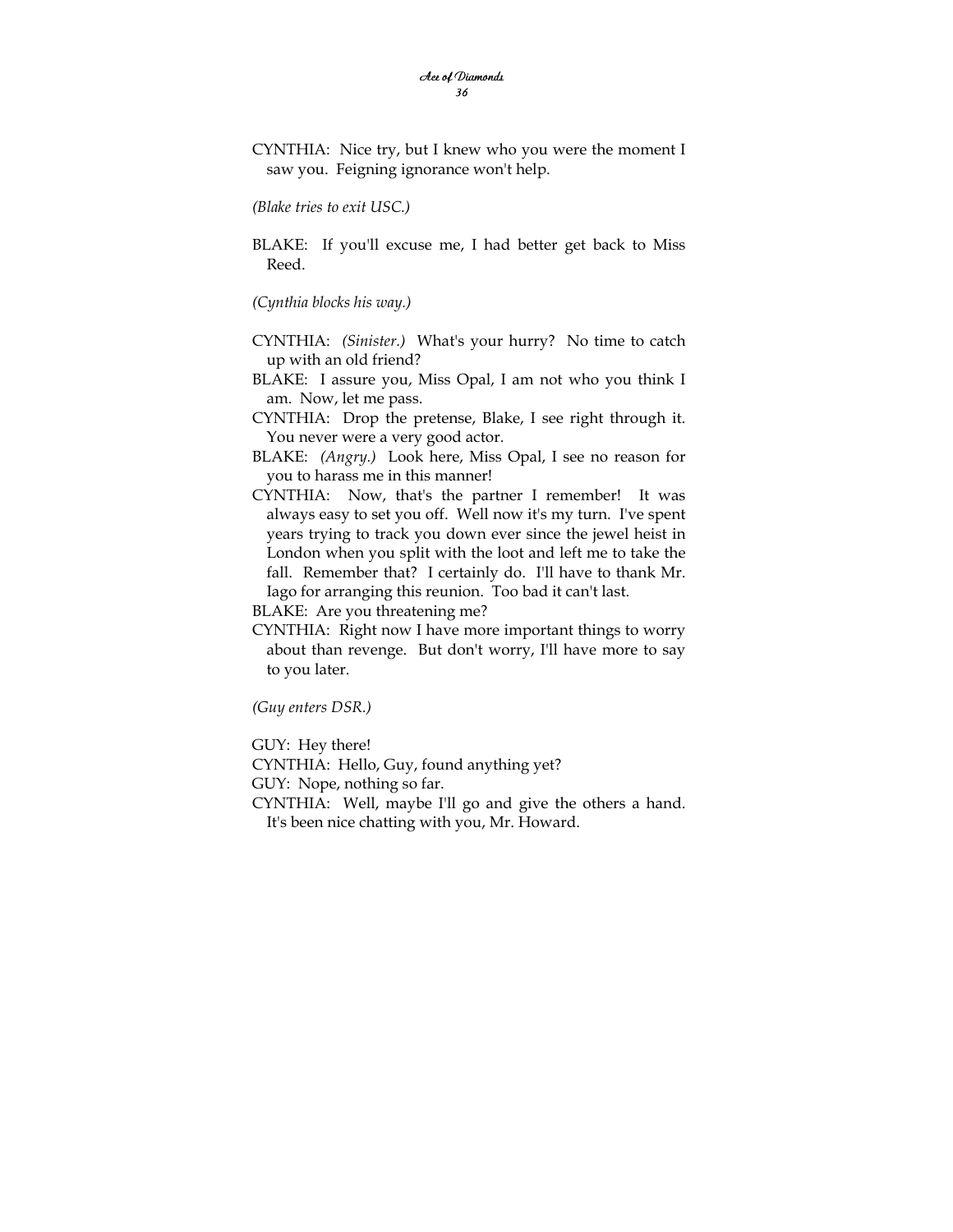*(Cynthia exits USC. Blake grabs Guy by the collar.)* 

GUY: Easy! What'd I do now?

BLAKE: *(Angry.)* You said something to her, didn't you?

GUY: What are you talking about?

BLAKE: She knew who I was.

GUY: Who, Cynthia? You two know each other?

BLAKE: She's one of the people who'd like to see me dead. Rather like I'd prefer to see you!

GUY: *(Trying to make a joke.)* Boy, there seems to be a lot of that going on around here, doesn't there?

BLAKE: You told her something, didn't you? Some clue as to who I was?

GUY: No, I've hardly spoken to her!

*(Blake twists Guy's arm behind his back.)* 

BLAKE: *(Angry.)* Don't lie to me! Tell me what you said!

GUY: Ow! Nothing, honest! Let me go!

BLAKE: Then what are you doing back here?

GUY: I just came to let Cynthia and Jack know we hadn't found anything yet.

BLAKE: Tell me the truth!

GUY: That is the truth, I swear!

BLAKE: You're a rotten liar and always have been! You told her who I was to get me off your back, didn't you? Are you trying to get me out of the way for something?

GUY: I told you, I didn't even know you were going to be here.

BLAKE: You're lying! What's your game? Are you after my cut in the Bloodstone? Is that it?

GUY: What cut? I don't know a thing about that ruby.

BLAKE: Then what do you know about Iago? What aren't you telling me?

GUY: Nothing! I don't know anything!